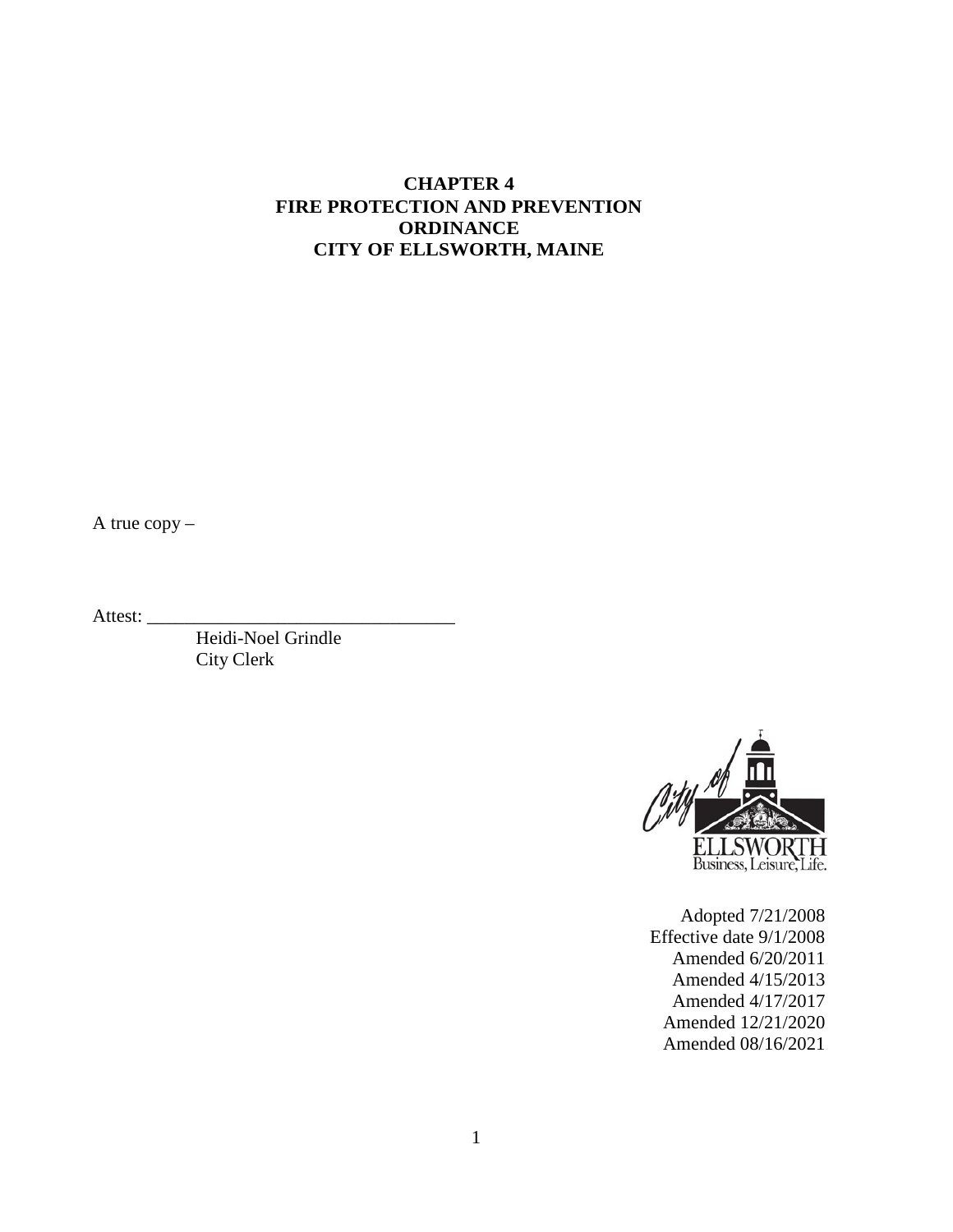# **Chapter 4 Fire Protection and Prevention Ordinance Table of Contents**

|          |  | Art. I. Ordinance Authority                         | Page 3  |  |
|----------|--|-----------------------------------------------------|---------|--|
|          |  | Art. II. Adopted codes and references               | Page 3  |  |
|          |  | Art. III. Fire Prevention                           | Page 3  |  |
|          |  | Art. IV. Ventilation and Fire Extinguishing Systems | Page 10 |  |
|          |  | Art. V. Fire Alarm Systems                          | Page 12 |  |
|          |  | Art. VI. Sprinkler Systems                          | Page 16 |  |
|          |  | Art. VII. Water Supplies for Fire Fighting          | Page 21 |  |
|          |  | Art. VIII. Definitions                              | Page 25 |  |
|          |  | Art. IX. Penalties and fines                        | Page 26 |  |
| Appendix |  |                                                     | Page 28 |  |

# **Article I Ordinance Authority**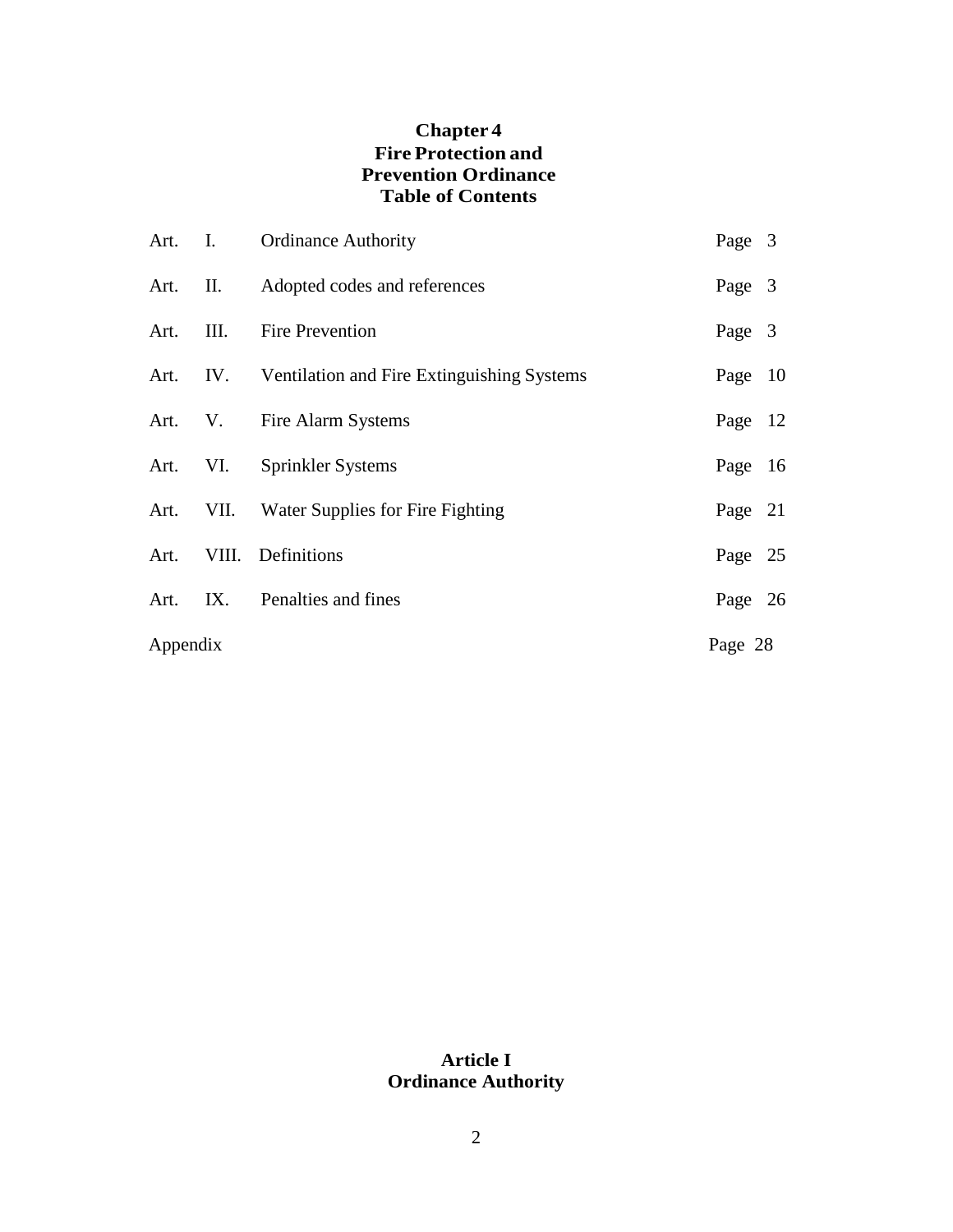**Sec. 1.1** This Ordinance shall be effective September 1, 2008.

**Sec. 1.2** Whenever the requirements of this ordinance are in conflict with the requirements of any other lawfully adopted rule, regulation, ordinance, the more restrictive requirements shall govern.

**Sec. 1.3** If any section, subsection, clause or phrase of this Ordinance shall be held to be invalid or unconstitutional, such invalidity shall not affect the remaining provisions of this ordinance and to that end, the provisions of this ordinance are hereby declared to be severable.

#### **Article II Adopted Codes and References**

**Sec. 2.1** The City of Ellsworth adopts all Codes, Standards, Rules, and Statues including admissions and omissions as adopted by the State of Maine Fire Marshal's Office and Title 25, chapters 313-321 as the basis for inspection, plans review and enforcement for buildings other than one and two family dwellings. (*Standards, Rules, Codes and Maine Revised Statues* adopted by the State Fire Marshal's Office appear in appendix attached hereto as amended)

### **Article III Fire Prevention**

#### **Sec. 3.1 Fire Prevention Code**

The City of Ellsworth Fire Protection and Prevention Code shall be administered and enforced by the Ellsworth Fire Chief or designee and the city of Ellsworth Code Enforcement officer or designee.

#### **Sec. 3.2 Fire Inspector**

The position of Fire Inspector shall be established within the Fire Department and the Fire Chief may detail fulltime employees as inspectors, as shall be necessary for the enforcement of said codes. The inspector(s) shall work under the supervision of the Fire Chief and serve as the Fire Chiefs' designee for issues related to this code.

#### **Sec. 3.3 Indoor Open-Flame Devices and Pyrotechnics**

The use of indoor open flame devices and indoor pyrotechnics shall be prohibited within the City of Ellsworth.

### **Exception:**

- **A.**Candles on Tables; Candles must be securely supported on substantial noncombustible bases and the candle flame must be protected.
- **B.** Candles are allowed in religious ceremonies if under the control of the facility management.

### **Sec. 3.4 Permits and Approvals**

**3.4.1** The Fire Chief or designee shall have the authority to issue permits for the following operations within the jurisdiction: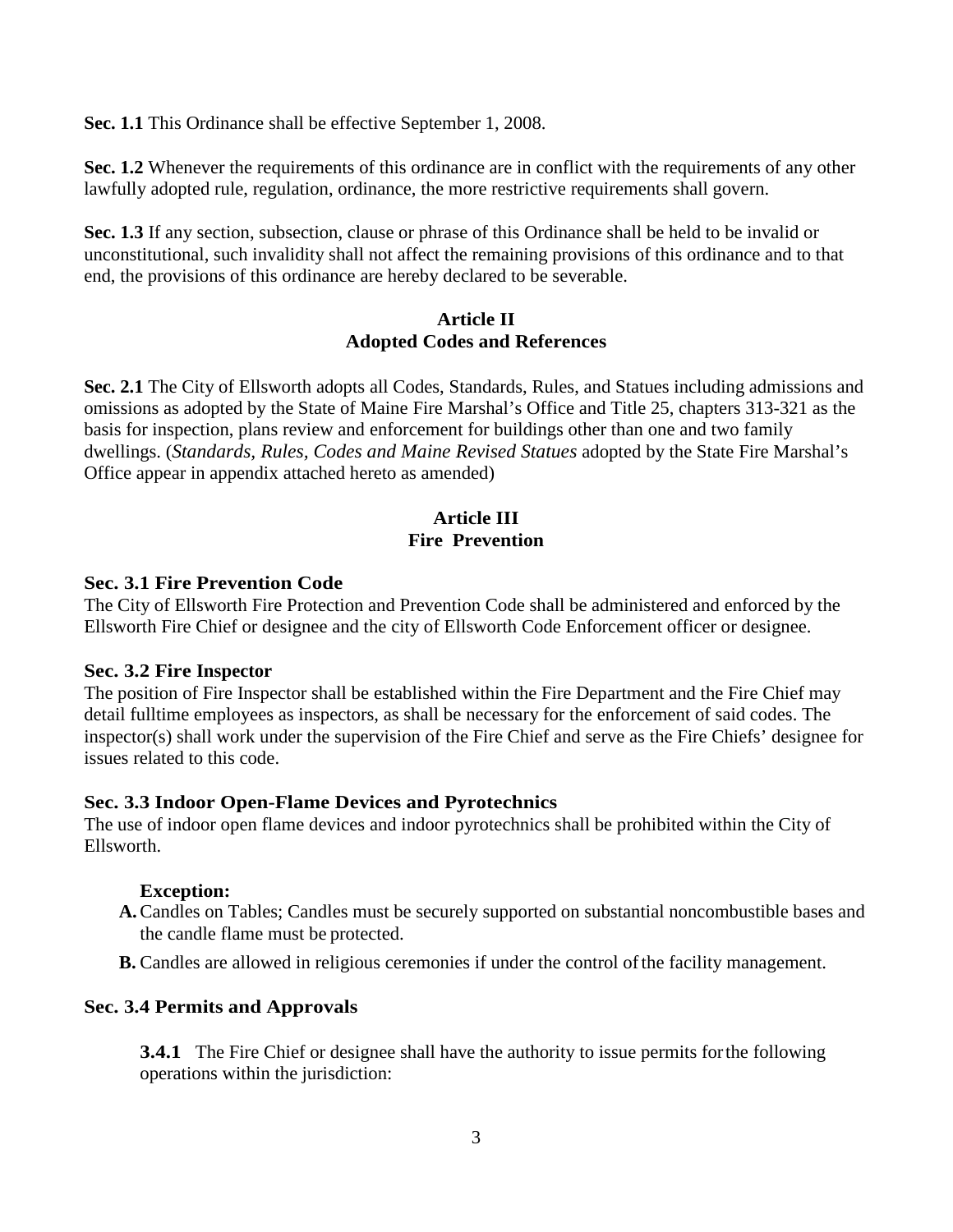**A. Ventilation and Fire Extinguishing Systemsfor Commercial Cooking Operations** Installation of, replacement of, or modification to any ventilation control and automatic fire extinguishing system for commercial cooking operations; Required periodic maintenance performed in accordance with NFPA 96 and manufacture specifications is not considered a modification and does not require a permit.

#### **B. Fire Extinguishing Systems**

Installation of, replacement of, or modification to any dry chemical, wet chemical or clean agent automatic fire extinguishing systems**;** Required periodic maintenance performed in accordance with NFPA and manufacture specifications is not considered a modification and does not require a permit.

#### **C. Fire Alarm Systems and Related Equipment**

Installation, of, replacement of, or modification to any fire alarm and detection systems and related equipment; Required periodic maintenance performed in accordance with NFPA 72 and manufacture specifications is not considered a modification and does not require a permit.

#### **D. Sprinkler Systems and Related Equipment**

Installation of, replacement of, or modification to sprinkler systems and all related equipment; Required periodic maintenance performed in accordance with NFPA 25 and manufacture specifications is not considered a modification and does not require a permit.

#### **E. Outdoor Open Fires**

Open burning permit required. No person shall kindle, maintain or assist in maintaining any outdoor fire within the City without obtaining a permit from the Fire Chief or designee. The use of outdoor grills and fireplaces for recreational purposes such as preparing food is permissible without a permit provided that no fire hazard is created thereby.

**3.4.2** Applications for permits shall be made to the Fire Chief or designee on forms provided by the Ellsworth Fire Department. Applications for permits shall be accompanied by additional information as required by the Fire Chief or designee.

**3.4.3** The Fire Chief or designee shall review all applications submitted and issue permits as required. If an application for a permit is rejected, the applicant shall be advised in writing of the reasons for such rejection.

#### **Exception:** Open Burning Permits

**3.4.4** A copy of the permit shall be posted or otherwise readily accessible at each activity site.

**3.4.5** Any activity authorized by any permit issued under this Ordinance shall be conducted by the permittee or the permittee's agents or employees in compliance with all applicable requirements of this Ordinance and in accordance with the previously reviewed plans and specifications. No permit issued under this Ordinance shall be interpreted to justify a violation of any provision of this Ordinance or any other applicable law or regulation. Any addition to or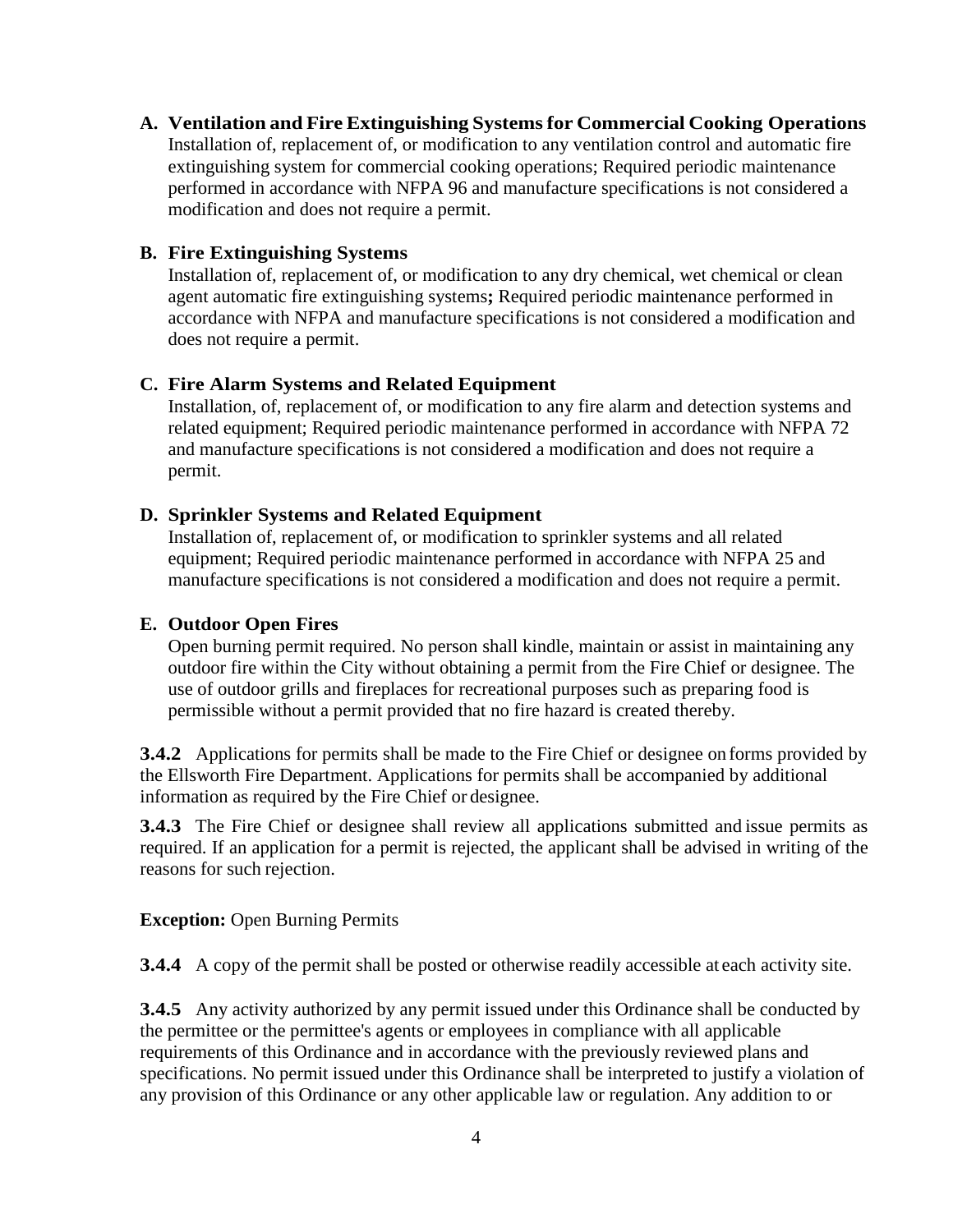alteration of previously reviewed plans or specifications shall be re-evaluated and reviewed in advance by the Fire Chief or designee, as evidenced by the issuance of a new or amended permit.

**3.4.6** Any application for, or acceptance of, any permit requested or issued pursuant to this Ordinance shall constitute agreement and consent by the person making the application or accepting the permit to allow the Fire Chief or designee to enter the premises at any reasonable time to conduct such inspections as required by this Ordinance.

**3.4.7** Any attempt to defraud or otherwise deliberately or knowingly design, install, service, maintain, operate, sell, offer for sale, falsify records, reports, or applications, or other related activity in violation of the requirements prescribed by adopted Codes shall be a violation of this Ordinance. Such violations shall be cause for immediate suspension or revocation of any related licenses, certificates, or permits issued by this jurisdiction and may be subject to civil legal action per Article IX.

**3.4.8** The Fire Chief or designee shall have the authority to require an inspection of the activity site prior to the issuance of a permit.

**3.4.9** A permit issued under this Ordinance shall continue until revoked or for the period of time designated on the permit. The permit shall be issued to one person or business only and for the location or purpose described in the permit. Any change that affects any of the conditions of the permit shall require a new or amended permit.

**3.4.10** The Fire Chief or designee shall have the authority to grant an extension of the permit time period upon presentation by the permittee of a satisfactory reason for failure to start or complete the work or activity authorized by the permit.

### **Sec. 3.5 Certificate of Occupancy**

For new construction, a Certificate of occupancy may not be signed by the Fire Chief or designee until all the equipment, devices or systems that were reviewed and permitted to be installed, have been installed and are operational, and have been tested by the installer and the testing witnessed by the Fire Chief or designee.

#### **Sec. 3.6 Knox Box ©**

The Ellsworth Fire Department utilizes the Knox Box© system. All facilities that are required to have a fire alarm or a sprinkler system or have an existing fire alarm or sprinkler system shall have a secure Knox Box©, containing keys to the entire building and current contact information. Multiple Knox Boxes may be required for larger structures or where there are multiple secured occupancies within a building or complex.

#### **3.6.1 Complex with Mixed, Multiple Occupancies or Buildings**

A complex with mixed or multiple occupancies or buildings shall have a Knox Box© located at each main entrance of the buildings or in a location that is approved by the Fire Chief or designee.

### **3.6.2 Single Buildings with Mixed and Multiple Occupancies**

When two (2) or more occupancies are located in one common building, each individual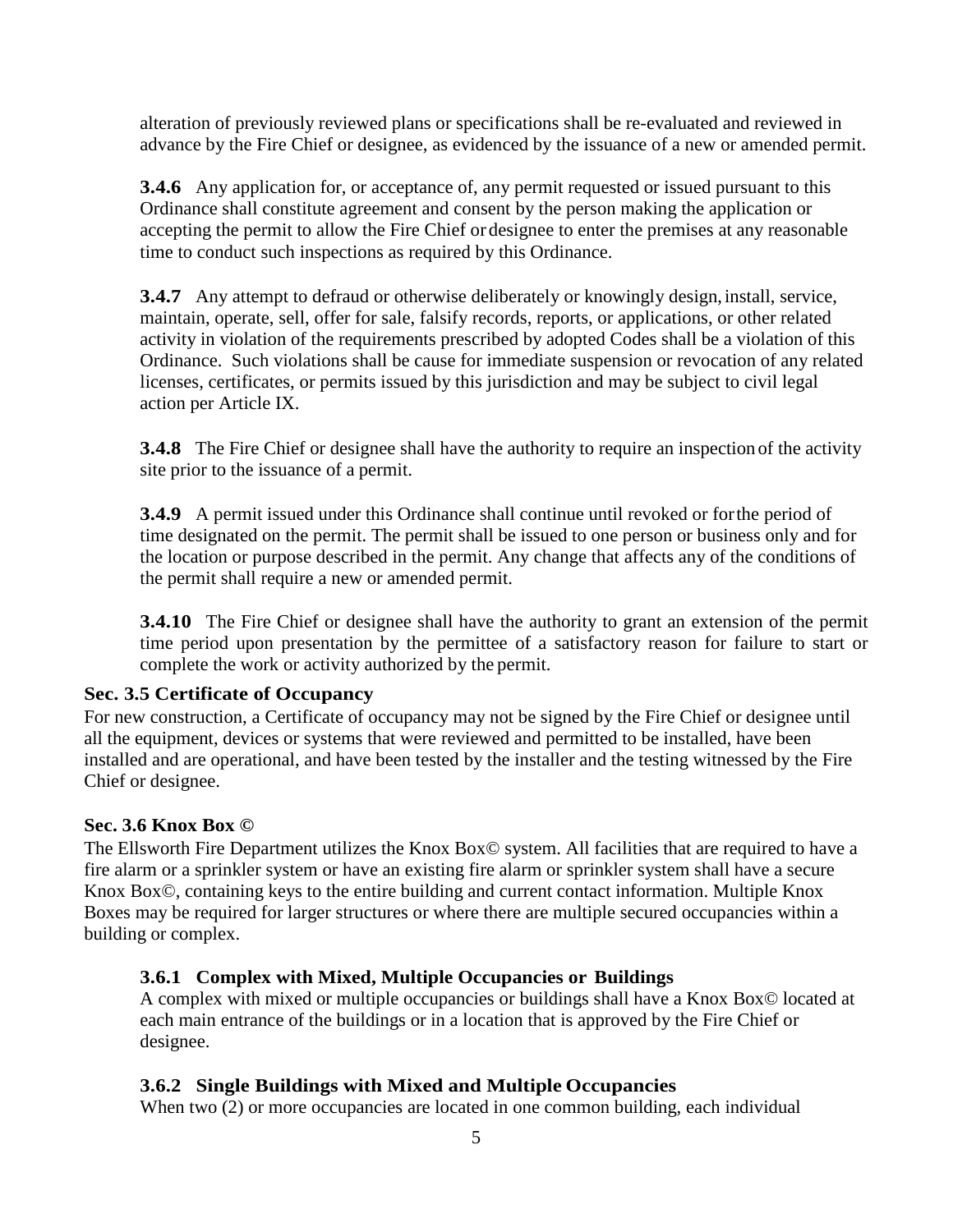occupancy shall have their own Knox Box© located at the front entrance of the occupancy or in a location as approved by the Fire Chief or designee.

## **3.6.3 Limited Fire Department Access Knox Box© Locations**

When a building or buildings that provide limited fire department access due to the size of the building or buildings, location of the building or buildings on the property, property size or obstructions to fire apparatus or fire department personnel, Knox Box© or boxes shall be located as determined by the Fire Chief or designee.

# **3.6.4 Knox Box© Installation**

The Knox Box© or boxes shall be installed as approved by the Fire Chief or designee, outside of the entrance with the closest access to the fire alarm panel, remote annunciator and/or the main entrance of the building or both. The Knox Box© or boxes shall be installed so as to be clearly visible to approaching fire apparatus. The Knox Box© or boxes shall be located at a height of 48 inches to 60 inches from the closest finished grade of the building.

### **3.6.5 Knox Box© Size**

The Knox Box© shall be sized according to the number of keys required to gain entry into and throughout the building or individual occupancy. The number of keys shall not exceed the Knox Box© specifications for key storage. If changes to the building or individual occupancy require adding additional keys to the Knox Box© and the number of keys exceed the manufactures' specifications for key storage, then a new Knox Box© of the proper size shall be required to be installed.

### **3.6.6 Knox Box Use**

All private, residential, non-residential, mixed-use, commercial or industrial, buildings or developments that utilize a key box rapid entry system shall utilize key boxes manufactured by the Knox Box © Company*.*

### **Sec. 3.7 Door Numbering**

Occupancies with a gross area in excess of 3,000 square feet shall have all exterior doors numbered, sequentially in a clockwise manner from the main entrance on both the exterior and interior of the doors. The numbers shall be a minimum of 5 inches in height with a 6-inch background so as to be readily visible. Signs shall have white reflective numbers on a blue reflective background

**Exception:**OneandTwofamilydwellings

### **Sec. 3.8 E-911 Road Naming System**

All roads that serve two or more private, residential, non-residential, mixed-use, commercial or industrial, buildings or structures shall be named regardless of whether the ownership is public or private. A "road" refers to any highway, road, street, avenue, lane, private way, service road or similar paved, gravel, or dirt thoroughfare. Road names shall be assigned by the City of Ellsworth E-911 Addressing Officer and approved by the Fire Chief, Police Chief, and Public Works Director or their designee. A road name assigned by the municipality shall not constitute or imply acceptance of the road as a public way.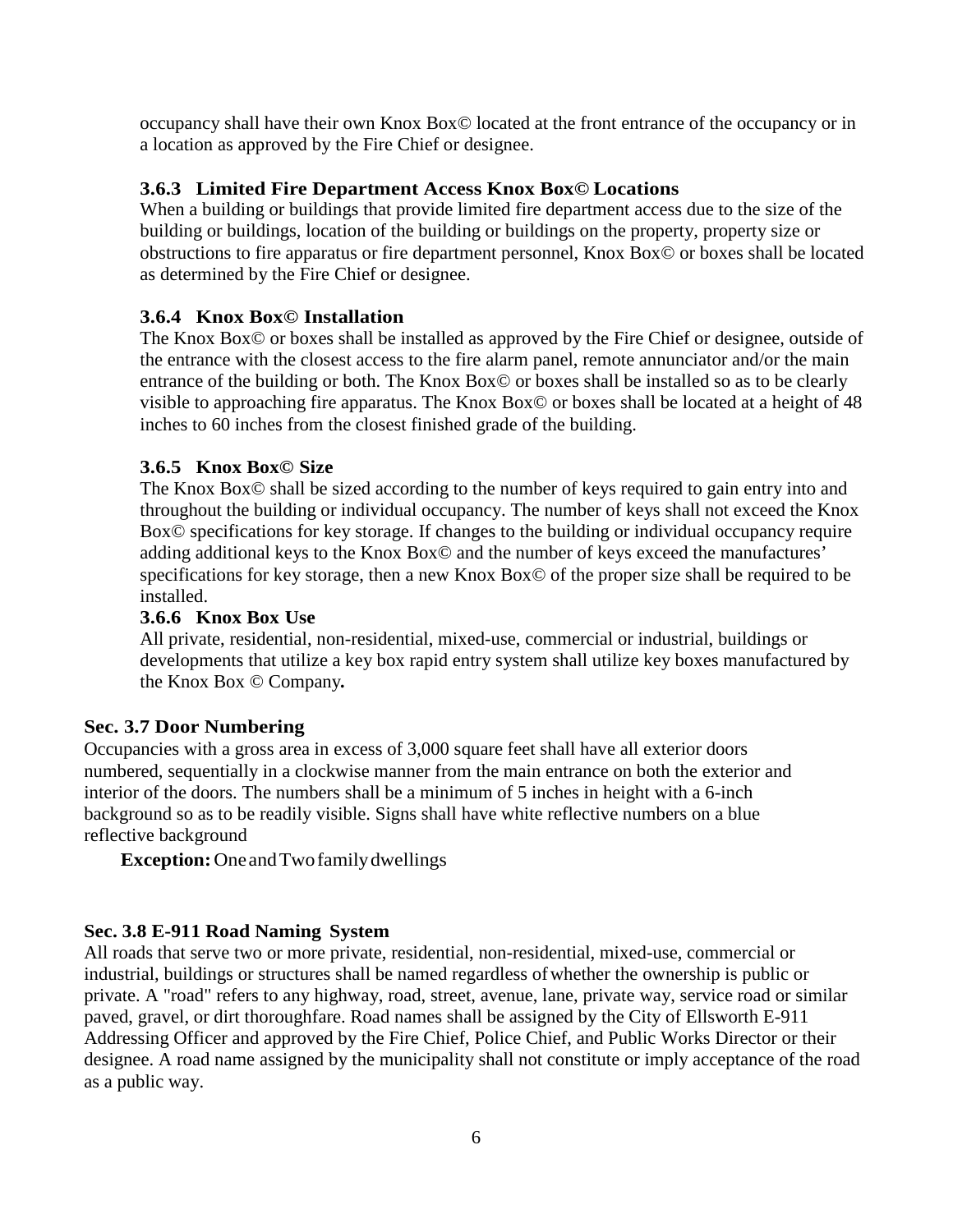The following criteria shall govern the naming system:

- **A.** No two roads shall be given the same name (ex. Pine Road and Pine Lane).
- **B.** No two roads shall have similar-sounding names (ex. Beech Lane and Peach Lane).
- **C.** Each road shall have the same name throughout its entire length.

## **3.8.1 Building 911 Address Numbering**

Buildings other than one and two family dwellings shall have numbers affixed to their exterior that identifies the building's assigned 911 address. The number(s) will be located at the direction of the Fire Chief or designee. The size of the numbers shall be 11 inches in height with a 12-inch background to be readily visible. Signs shall have white reflective numbers on a blue reflective background.

### **3.8.2 Apartment Building 911 AddressIdentification (Three or more dwelling units)**

Individual apartment identification of a multiple unit apartment building or complex of buildings shall be identified by utilizing capital letters, starting with "A". Letter sizes shall be 3 inches on a 5 inch background and no more than 6 inches on a 7 inch background. Apartment letter identification shall be assigned from left to right or "counter-clockwise." Letters shall be white reflective numbers on a blue reflective background.

#### **3.8.3 Multi-Unit Commercial Building 911 Addressing of Individual Suites** Individual

commercial units within a multi-unit commercial building shall be identified as "Suites" and utilize capital letters to identify the suite, starting with "A". Letter sizes shall be 4 inches on a 5 inch background. Suites and their respective letter identification shall be assigned from left to right or "counter- clockwise." Letters shall be white reflective on a blue reflective background.

#### **Sec. 3.8.4 Two family (Duplex) Building and Dwelling Unit 911 Addressing** Duplex family buildings shall be numbered according to The City of Ellsworth [Unified Development Ordinance,](http://cityofellsworthme.org/pdfs/ords/ord56_toc.pdf) Article 8 Performance Standards, and Section

815.1. The number(s) will be located at the direction of the Fire Chief or designee. The numbers shall be the following:

**A.** Building Single digit numbers shall be 7 inches in height with a 3/4 inch stroke on a vertical 8 inch by 11 inch background to be readily visible. Numbers shall be white reflective numbers on a blue reflective background.

**B.** Building Double digit numbers shall be 7 inches in height with a 3/4inch stroke on a horizontal 8 inch by 11 inch background to be readily visible. Numbers shall be white reflective numbers on a blue reflectivebackground.

**C.** Individual dwelling units shall be identified by utilizing capital letters, starting with "A". Letter sizes shall be 3 inches on a 5 inch background and no more than 6 inches on a 7 inch background. Dwelling unit letter identification shall be assigned from left to right or "counterclockwise." Letters shall be white reflective numbers on a blue reflective background.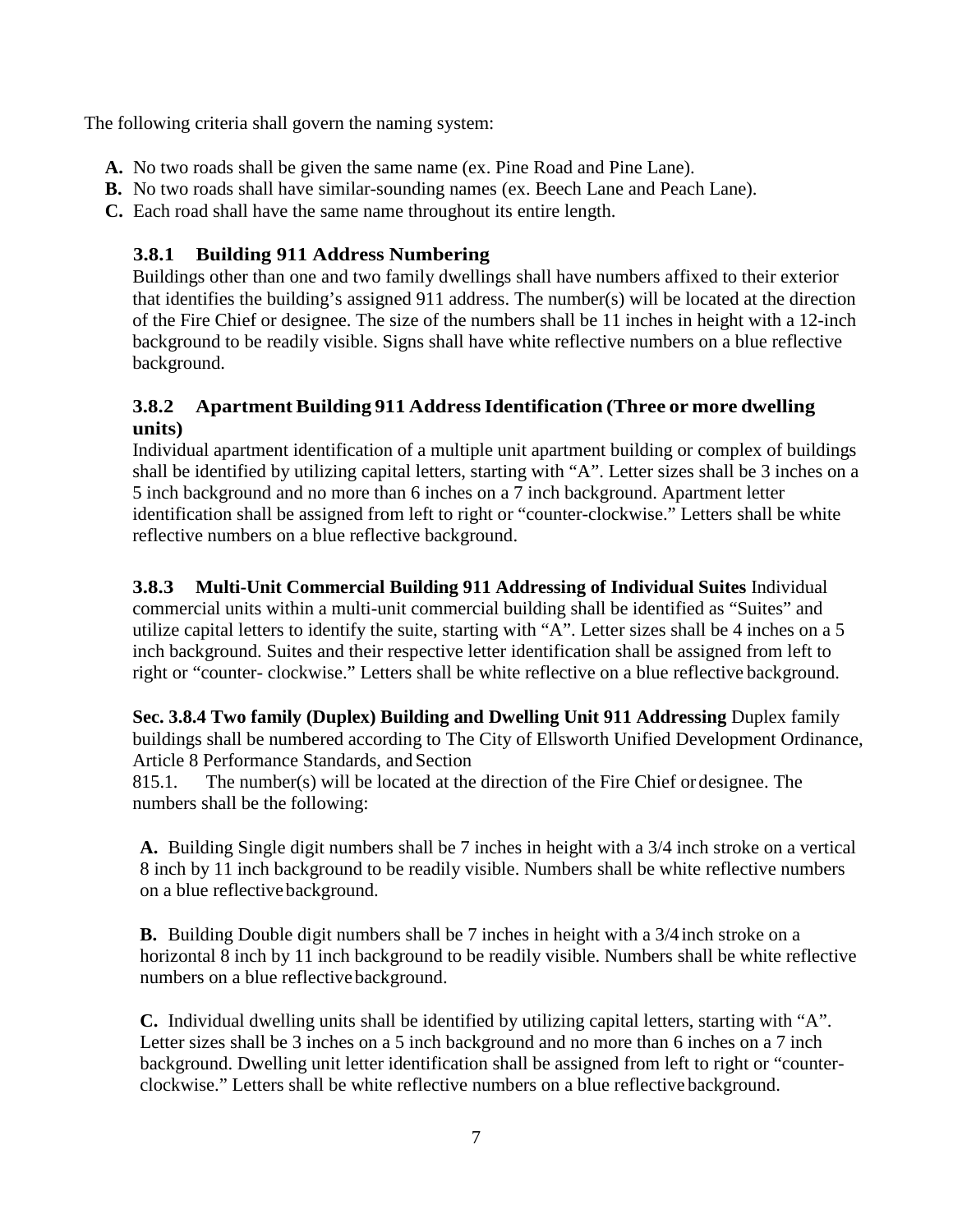#### **Sec. 3.9 Single Family Residence 911 Address Numbering**

Single family dwellings shall be numbered according to The City of Ellsworth [Unified](http://cityofellsworthme.org/pdfs/ords/ord56_toc.pdf) [Development](http://cityofellsworthme.org/pdfs/ords/ord56_toc.pdf)  [Ordinance,](http://cityofellsworthme.org/pdfs/ords/ord56_toc.pdf) Article 8 Performance Standards, and Section 815.1. The number(s) will be located at the direction of the Fire Chief or designee. The numbers shall be 3 inches on a 5 inch background to be readily visible. Numbers shall be white reflective numbers on a blue reflective background.

#### **Sec. 3.10 Building Truss Signage**

The owner of any commercial or industrial structure utilizing truss assemblies shall be required to mount warning signs meeting the following minimum requirements.

**A.** A sign of five (5) inches by four (4) inches; consisting of a piece of aluminum shall be used. In the center of the sign shall be a series of letters of white reflective lettering "R-T" or "F-T" or "R/F-T" which is 2 1/2 inches in height on a blue reflective background

- 1.  $R-T = Roof$  Truss
- 2.  $F-T = Floor Truss$
- **3.**  $R/F-T = Root$  and Floor Truss

**B.** A sign shall be mounted directly to the right of each series of entrance doors (front, rear and sides of the building or structure) at a height of five (5) feet up from finished grade. Additional signs may be required by the Fire Chief or designee when the distance between entrance doors or the length of a series of entrance doors would require additional warning signs for visibility by Fire Department personnel. If the property has a Knox Box© on site then a sign shall be located directly above the Knox Box©

**C.** It shall be the responsibility of each property owner to mount, maintain and prevent obstruction of the warning sign mounted on the building orstructure.

#### **Sec 3.11 Features of Fire Protection Systems Documentation**

Before requesting final review of the installation, the installing contractor(s) shall furnish a written statement stating that the Fire Protection system has been installed in accordance with reviewed plans and tested in accordance with the manufacturer's published instructions and the appropriate NFPA requirements.

**3.11.1** A lockable documentation cabinet with a key supplied to the fire department to be located in the Knox Box©, shall be installed at an approved location at the protected premises. The size of the documentation cabinet shall be determined by the Fire Chief or his designee. Documentation cabinets shall be red in color. The documentation cabinet shall be prominently labeled "Fire Department Documents." For security reasons the location of the cabinet shall be determined by the Fire Chief or designee and the occupancy stakeholders.

**3.11.2** All Fire Protection System documentation records (3.11.4) shall be stored in the documentation cabinet. The contents of the cabinet shall be accessible to the Ellsworth Fire Department and authorized personnel only.

**3.11.3** Where the documentation cabinet is not in the same location as the fire alarm system control unit or the remote annunciator the location of the documentation cabinet shall be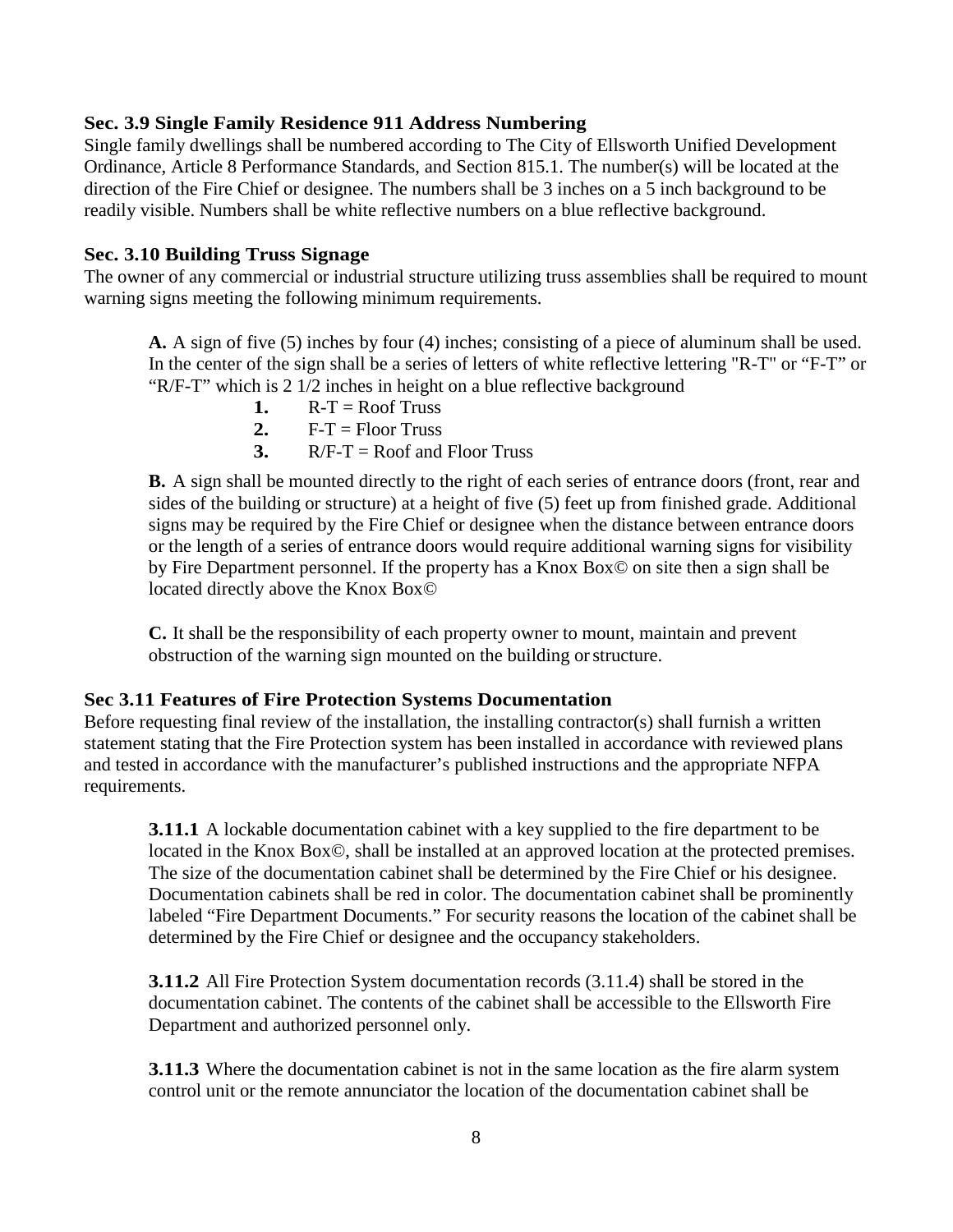identified at the system control unit.

**3.11.4** Final written documentation including floor plans as required by the Ellsworth Fire Department and appropriate NFPA standards shall represent the minimum documentation required for new systems and additions or alterations to existing systems.

- **A.** Floor plan drawings shall be provided to the owner and the Ellsworth Fire Department.
- **B.** Contractors Certificates, Record of Completion and any other supporting documentation for the occupancy Fire Protection Systems.
- **C.** Occupancy contacts
- **D.** Fire Protection Systems contacts
- **E.** All signs and plaques are properly installed on all Fire Protection systems

# **Sec. 3.12 Elevator Numbering and Floor Recall**

Prior to any elevator being designed and/or installed, the elevator contractor shall meet with the Fire Chief or designee and plans reviewed of the elevator. Numbering of floors and /or levels shall be reviewed and preapproved by the Fire Chief or designee. Elevator floor recall shall be reviewed and preapproved by the Fire Chief or designee.

# **Sec.3.13 Liquefied Petroleum Gas Piping and Fire rated walls**

LPG piping shall not be installed or mounted within enclosed chase cavities of common fire rated firewalls, fire barrier walls and party walls of any rating.

### **Sec.3.14 Fire Apparatus Access Roads**

**1.** Fire apparatus access roads shall be designed and maintained to support the imposed live and dead loads of fire apparatus and shall be provided with a surface as follows and be in compliance with City Ordinance; Chapter 56 Unified Development Ordinance, Article 9.

- **A.** Commercial, Industrial developments and Multiple Family subdivisions (Apartments/Townhouses): shall have a **paved** all-weather driving surface.
- **B.** Single and Duplex family residential subdivisions: shall have an All- weather driving surface.
- **2.** The turning radius of a fire apparatus access road shall be as follows:
	- **A.** Not less than a thirty-two (32') foot inside turning radius.
	- **B.** Not less than a forty (40') foot outside turning radius.
- **3.** Dead-end Streets and roads and Turnarounds.
	- A. All streets defined in the City of Ellsworth Unified Development Ordinance, shall provide adequate vehicle turn-around in compliance with NFPA 1-"Fire Department Access"B. Any dead-end street, road of more than 150 feet in length shall include a vehicle turnaround consisting of a "T" or a "Y" turn. The location(s) of the turn-around shall be determined by the Fire Chief or his designee.
	- C. If the "T" or "Y" configuration is used, they shall be a minimum length of 70 feet on each leg of the "T" or "Y" at the terminus. The 70-foot distance is measured from the centerline of the closed street that is dead-ending.
	- D. Any curb radii to the "T" or "Y" shall be 35' minimum.

**Exception:** The 35' minimum turning radii may be reduced, if the developer, his agent or engineer, submits a turning template drawing, showing turning curb-radii that is acceptable to the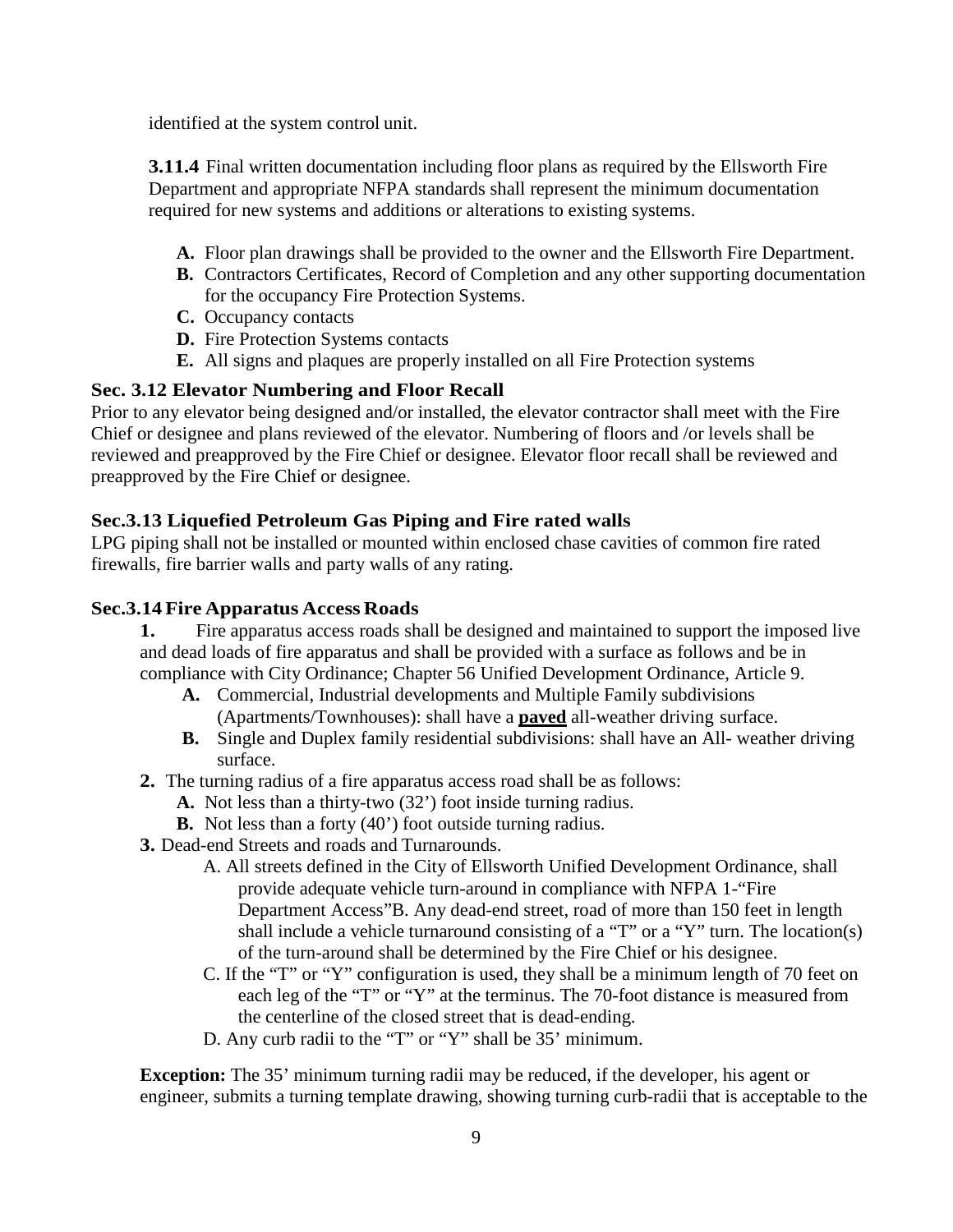Ellsworth Fire Department.

## **Sec.3.15 Marijuana Facilities; Growing, Processing, Extraction, Testing**

This section shall apply to all new facilities and occupancies engaging in marijuana (i.e. cannabis and extract derivatives) growing, processing, extraction, and/or testing.

All new facilities and occupancies engaging in marijuana (i.e. cannabis and extract derivatives) growing, processing, extraction, and/or testing, shall comply with the adopted ordinances and codes of the City of Ellsworth, Maine and shall comply with the minimum requirements of **NFPA 1**.

Extraction processes, and/or testing include but are not limited to the act of extraction of the oils and fats by use of a solvent, desolventizing of the raw material and production of the miscella, distillation of the solvent from the miscella and solvent recovery. The requirements set forth in this article are requirements specific only to marijuana processing and extraction and testing facilities.

### **Article IV Commercial Cooking Ventilation And Fire Extinguishing Systems**

### **Sec. 4.1 General**

This article is intended to reduce the potential fire hazard from cooking operations, irrespective of the type of cooking equipment used and whether used in public or private facilities.

### **Sec. 4.2 Commercial Cooking Exhaust Hood Permit**

No person shall install, alter, or replace a commercial cooking exhaust hood within the City of Ellsworth without first obtaining a permit from the Fire Chief or designee.

### **4.2.1 Commercial Cooking Exhaust Hood Plans and Specifications**

Shop drawings and manufactures' specifications of the commercial cooking exhaust hood system shall be submitted for review with the permit application to the Fire Chief or designee. Drawings and specifications shall comply with NFPA 96.

### **4.2.2 Design and Maintenance**

All systems shall comply with NFPA 96 "Standard for Ventilation Control and Fire Protection of Commercial Cooking Operations" as adopted by the State of Maine. This standard shall not apply to facilities where all of the following are met:

**A.** Only residential equipment is being used.

**B.** Fire extinguishers located in all kitchen areas in accordance with NFPA 10, Standard for Portable Fire Extinguishers.

**C.** Facility is not an Assembly occupancy.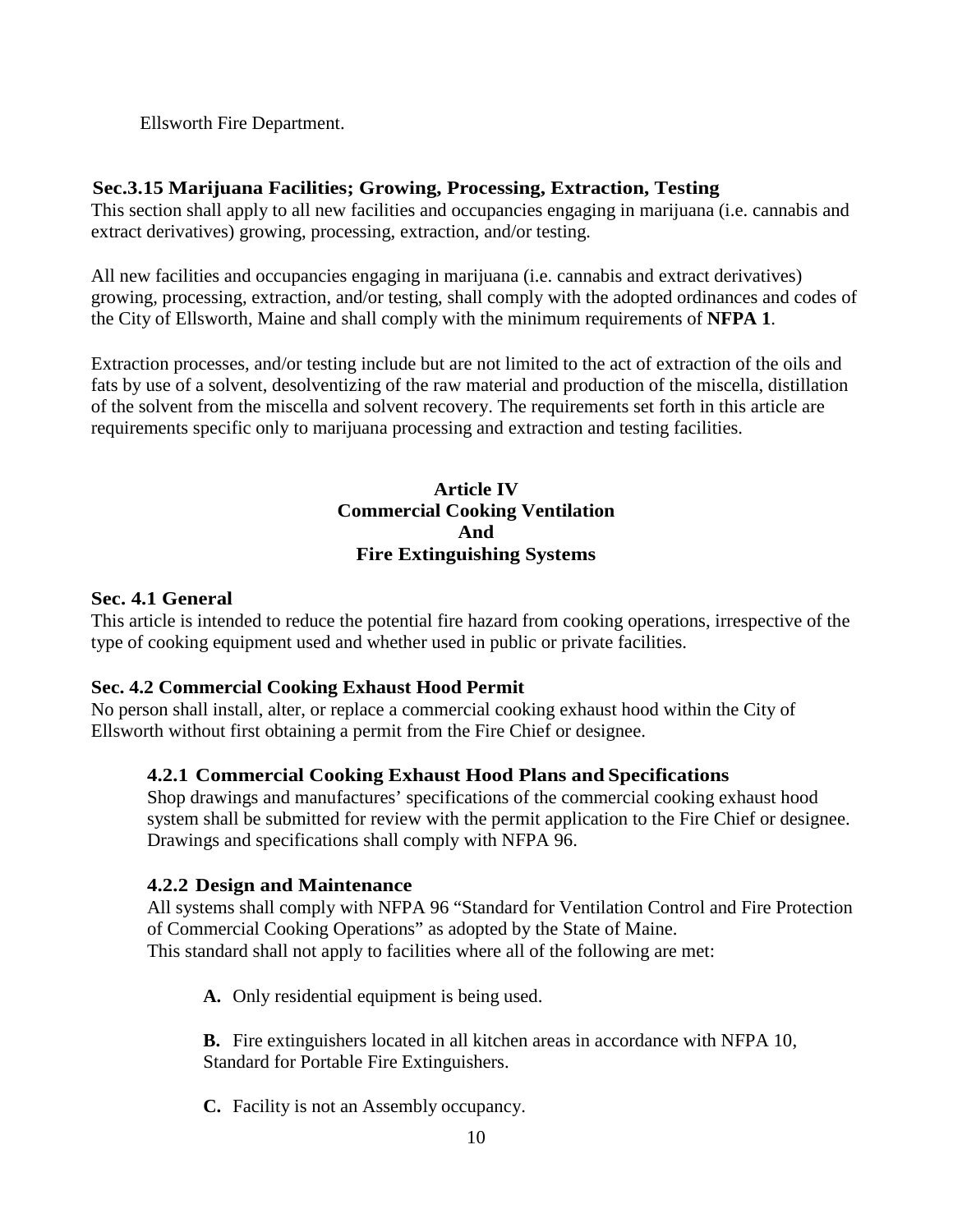**D.** Subject to inspection and approval by the Fire Chief or designee.

#### **Sec. 4.3 Commercial Cooking Hood Fire Extinguishing Systems Permit**

No person shall install, alter, or replace a fire extinguishing system in public facilities or in public buildings within the City of Ellsworth without first obtaining a permit from the Fire Chief or designee.

#### **4.3.1 Commercial Cooking Hood Fire Extinguishing Systems Plans**

Shop drawings and manufacture specifications of the commercial cooking hood fire extinguishing systems shall be submitted for review with the permit application to the Fire Chief or designee. Drawings and specifications shall comply with NFPA 96 and NFPA 17A.

#### **4.3.2 Design and Maintenance**

All systems shall comply with the current NFPA Standards adopted by the State of Maine for wet chemical fire extinguishing systems.

#### **4.3.3 Extinguishing System Service Technician Certification**

Service technicians shall possess a certification issued by the manufacturer or testing organization in accordance with NFPA 17A for the type of commercial cooking hood fire extinguishing system being installed, serviced, maintained or replaced.

#### **Sec. 4.4 Application Procedures**

Application for a commercial cooking exhaust hood and/or commercial cooking hood fire extinguishing system permit shall be made to the Fire Chief or designee using forms provided by the Ellsworth Fire Department by the owner of the premises to be protected, or by the owner's authorized agent. The application form shall at a minimum require the name, telephone number and address of the owner of the premises to be protected, a designated agent if applicable and the installers of the commercial exhaust hood and/or commercial cooking hood extinguishing systems. The application form shall also require a description of the principal use of the premises to be protected, a description of the proposed system and the location of its installation and such other data as the Fire Chief or designee may reasonably require.

#### **Sec. 4.5 Permit Revocations**

The Fire Chief or designee may revoke the installation permit for any system. Such revocation shall not be effective until the Fire Chief or designee has given the permit holder or his designated agent written notice concerning the following:

**A.** Any deficiency identified during the installation and reported to the owner that is not corrected within 48 hours, or such longer time as the Fire Chief or designee may permit.

**B.** Any data provided in the application form for such system found to have been falsified willfully or through gross negligence of the applicant.

#### **Sec. 4-6 Civil Violations**

In addition to the foregoing grounds for revocation of an installation permit hereunder, the following events shall each constitute a civil violation, punishable as set forth in Article IX Penalties and Fines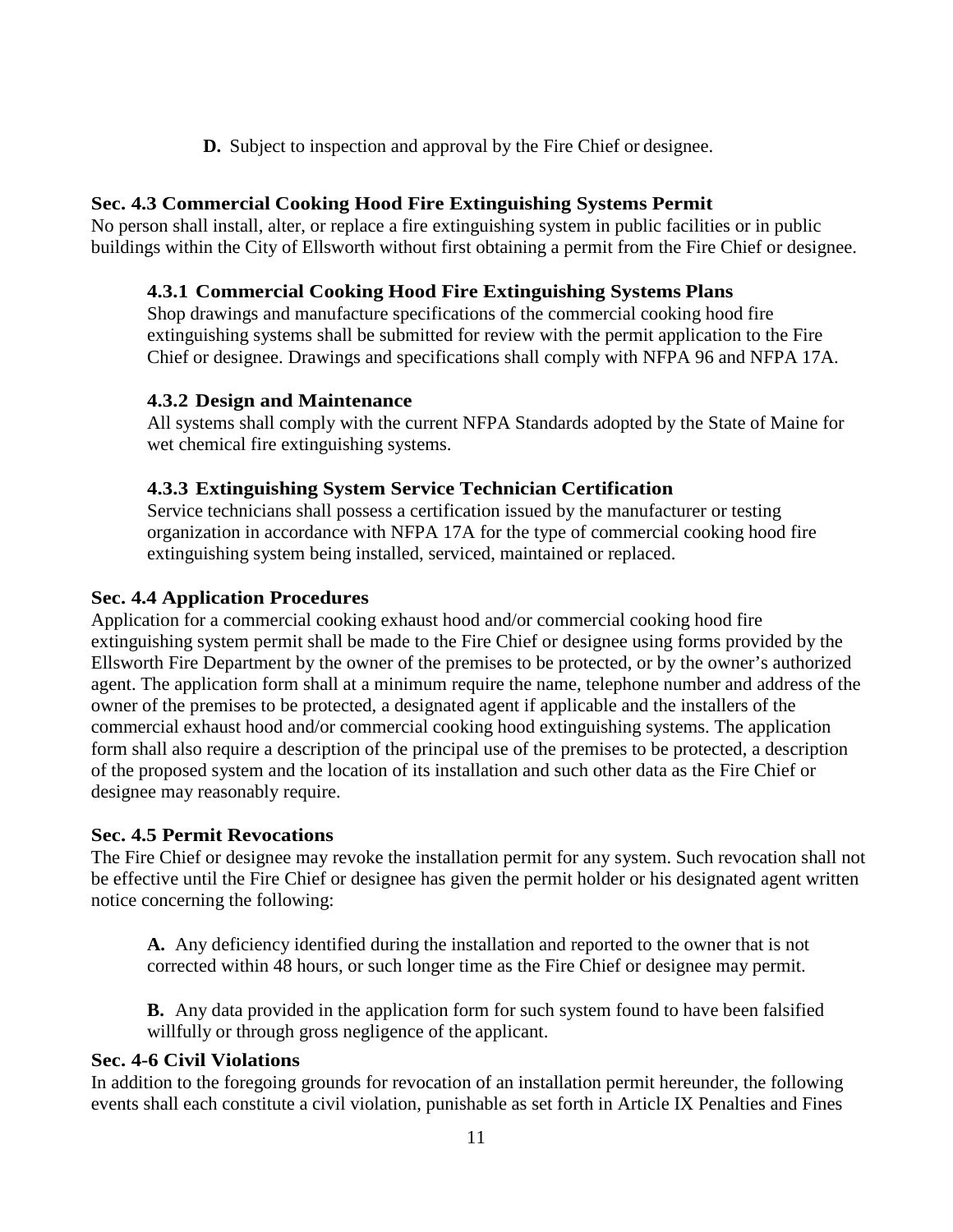Sec. 9-4:

**A.** The installation, alteration or replacement of a commercial cooking exhaust hood system or commercial cooking hood fire extinguishing System in the absence of an effective permit signed by the Fire Chief or designee.

**B.** The falsification of any data provided on an installation permit application form for a commercial cooking ventilation system or any type of commercial cooking exhaust hood fire extinguishing system, done willfully or through gross negligence.

#### **Article V Fire Alarm Systems**

### **Sec. 5.1 General**

This article recognizes the need for regulation of the installation and use of Fire Alarm Systems:

- **A.** To avoid use of improper equipment,
- **B.** To assure compliant installation of equipment,
- **C.** To minimize accidental or malicious alarms,
- **D.** To compensate for response of municipal resources in response to nuisance alarms,
- **E.** To clarify the rights and responsibilities of the property owner and ofthe City.

# **Sec 5.2 Permit Required**

No person shall install, alter, or replace a Fire Alarm System within the City of Ellsworth without obtaining a permit from the Fire Chief or designee.

# **5.2.1 Application Procedure**

Application for an Alarm System shall be made to the Fire Chief or designee using forms provided by the Ellsworth Fire Department by the owner of the premises to be protected, or by the owner's authorized agent. The application form shall at a minimum require the name, telephone number and address of the owner of the premises to be protected a designated agent if applicable and the installers of the alarm system and if a monitored system, the name, address and phone number of the central receiving station that will monitor the alarm.

### **Sec 5.3 Design**

All systems shall comply with NFPA 101 Life Safety Code, the Maine Uniform Building and Energy Code (MUBEC) and NFPA 72 National Fire Alarm and Signaling Code as adopted by the State of Maine.

# **5.3.1 Minimum Requirements**

Fire alarm system designs shall meet the minimum requirements of NFPA 72, as adopted by the State of Maine. Fire alarm control panels shall be of the addressable design with a Point Source Identification Communicator; Digital Alarm Communicator Transmitter (ID DACT).

# **5.3.2 Design plans Submission**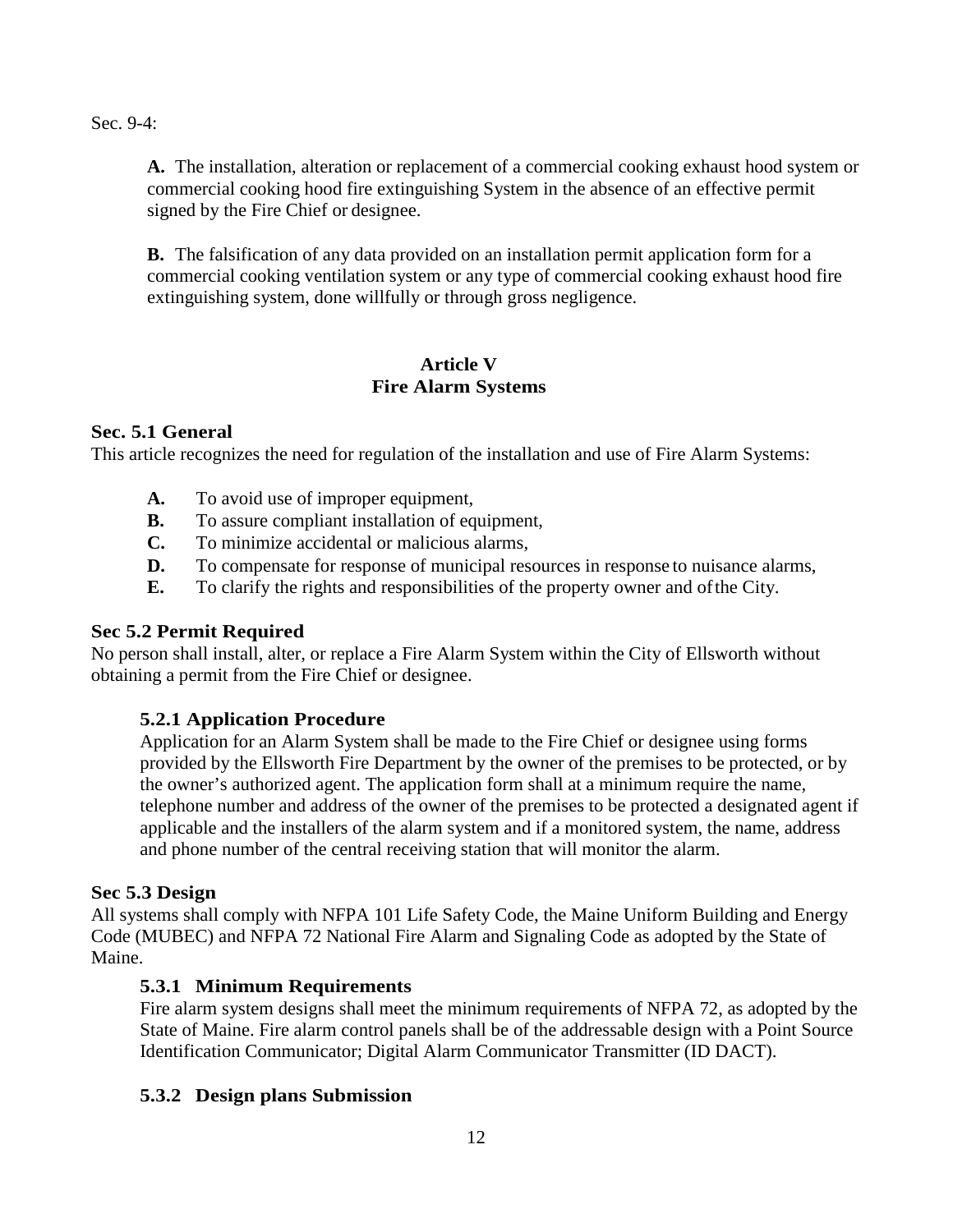Plans, diagrams, system information, and device information shall be submitted to the Fire Chief or designee for review prior to issuance of a permit for the installation of the fire alarm system.

## **5.3.3 Drawings and Schematics**

Shop drawings and manufacture specifications of the fire alarm system shall be submitted with the application. Drawings and specifications shall be in compliance with NFPA 72 and shall include:

- **A.** A description of the principal use of the premises to be protected.
- **B.** A description of the proposed system and the location of its installation.
- **C.** And such other data as the Fire Chief or designee may reasonably require.

# **5.3.4 Monitoring of Fire Alarm Systems:**

All fire alarm systems shall be monitored by a U.L. Listed central receiving station. **Exception:** One and Two family dwellings

# **5.3.5 Audio Visual Notification and Voice Announcement Programming:**

When activating the silencing mode of the fire alarm system, audio notification and/or voice announcement; the programming of the fire alarm system shall allow the audio notification and/or voice announcement to be canceled immediately and the visual strobe notification shall continue operating until the system is fully reset and restored.

### **Sec 5.4 Installation Testing and Maintenance**

When a new alarm system is installed, the Fire Chief or designee shall be notified 48 hours prior to the final testing of the fire alarm system. The Fire Chief or designee will schedule to be at the site of the installation to witness the test and receive training on the operation of the fire alarm system by the qualified fire alarm technician. A written copy of the test results shall be maintained on the premise and available to the Fire Chief or designee.

- **A.** Only qualified technicians shall perform installation, testing and maintenance of fire alarm systems. Technicians shall meet the minimum qualification requirements of most current edition of NPFA 72,
- **B.** Qualified personnel shall include the following:
	- **(1)** Technicians who are factory trained and certified for the specific type and brand of fire alarm system being installed and/orserviced
	- **(2)** Technicians who are certified by a nationally recognized certification organization acceptable to the authority having jurisdiction
	- **(3)** Technicians who are employed and qualified by an organization listed by a nationally recognized testing laboratory for the installation and/or servicing of fire alarm systems within the scope of this ordinance.

# **5.4.1 Location of FACP and Remote Annunciator**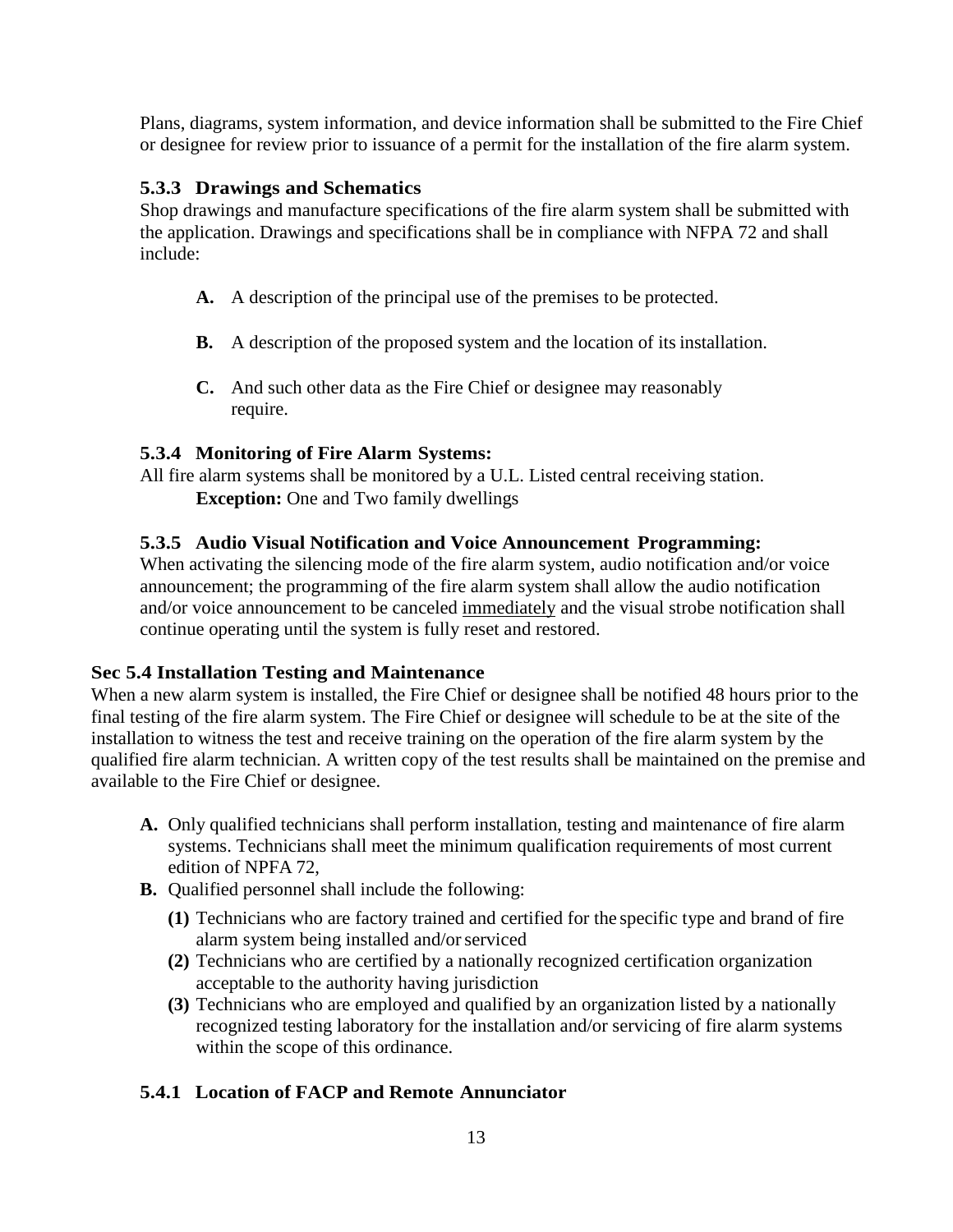The fire alarm control panel or fire alarm remote annunciator shall be located by the building main entrance or as approved by the Fire Chief or designee.

## **5.4.2 Smoke detectors and Air supplies**

Smoke detection devices shall not be located closer than three (3) feet from any air supply diffuser or return air opening. Smoke detectors shall not be located directly in the air stream of any return and supply registers of high velocity air supplies diffusers.

## **5.4.2.1 Fire doors and Smoke doors (Self-Closing / Positive Latching).**

Any door that is required to be closed at all times and is a self-closing / positive latching door, shall be equipped with magnetic hold open devices that will release when the fire

In buildings without a fire alarm system, and where doors are required to be closed, 120 volt smoke alarms shall be installed on either side of the door, that control the magnetic hold-open device. The magnetic hold open device shall release when either smoke alarms is activated.

alarm or smoke alarms are activated.

### **5.4.2.2 Roof-Top HVAC Monitoring and Notification**

Roof-Top-Units RTU-HVAC that require duct detection (2000 cfm) either on the supply or the return side or both shall be equipped with an audio / visual notification device located in the occupied space as close as possible to the location of the detector(s) or RTU-HVAC that they are monitoring. The location of the audio / visual notification device shall be determine by the Fire Chief or his Designee prior to installation. If the building or occupancy is monitored by a fire alarm system the RTU-HVAC duct detector devices shall be integrated with the fire alarm panel.

### **5.4.3 Exterior Weatherproof Horn /Strobe**

A direct viewing type exterior weather proof horn /strobe shall be installed outside all individual buildings /tenant spaces that have a fire alarm system and or sprinkler system. The horn /strobe shall activate on the individual building/tenant space indicating/identifying the building with which the fire alarm or sprinkler has been activated.

**Exception***:* One and Two family dwellings

# **5.4.4 Programming of Fire Alarm initiation devices**

Programming identification of all fire alarm devices including but not limited to, manual initiation, automatic initiation and zones, shall be preapproved by the Fire Chief or designee

### **Sec. 5.5 Prohibited Systems**

No system shall be permitted which automatically transmits to the Ellsworth Dispatch Center

# **5.5.1 City Property Option**

At the discretion of the City Council, property owned by the City of Ellsworth that is protected by a fire alarm system may automatically transmit to the Ellsworth Dispatch Center.

### **Sec. 5.6 Alarm Responses**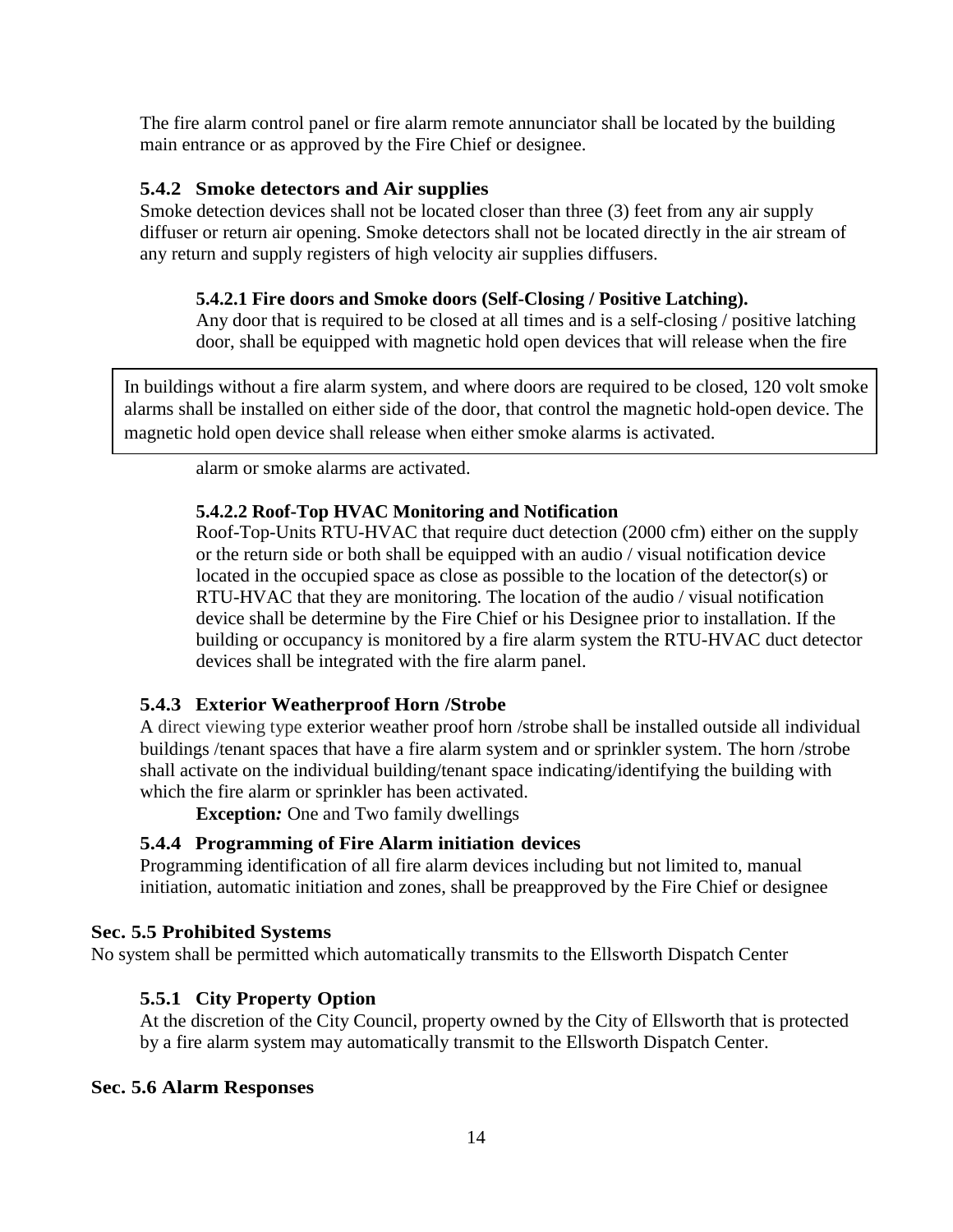The property owner or designated agent(s) shall respond to each alarm at the request of the fire department for securing the premises.

# **Sec. 5.7 Nuisance Alarm Service and Repair**

In the event the activation of an alarm system is deemed by the Fire Chief or designee to be a nuisance alarm, the building owner shall be required to return a completed report of service/repair or a plan of correction within fifteen (15) days of the fire alarm activation to the Fire Chief or designee. The report shall verify that:

- **A.** The fire alarm system has actually been examined by a qualified fire alarm technician.
- **B.** A bona fide attempt has been made to identify and correct any defect of design, installation or operation of the fire alarm system which was identifiable as the cause of the nuisance alarm activation.
- **C.** Failure to return a report of service/repair or a plan of correction within the fifteen (15) day period shall result in a written warning and reminder of section 5.8 of this article for the nuisance alarm.

### **Sec. 5.8 Nuisance Alarms**

The owner of the property of any alarm system that causes the transmittal of a nuisance alarm three (3) times within a twelve (12) month rolling cycle shall pay a penalty of \$500 for each subsequent nuisance alarm in excess of that number.

**5.8.1** The Fire Chief or designee shall give suitable written warning to any building owner, or to his designated agent whose alarm system sends a third nuisance alarm within a twelve (12) month rolling cycle**.**

**5.8.2** In the event an alarm is activated as a result of a natural or unnatural event beyond the property owner's control the alarm activation will not be considered a nuisance alarm.

### **Sec. 5.9 Fire Alarm system Documentation**

Color coded as-built drawing floor plans shall be provided indicating the specific building zones or areas being protected by the Fire Alarm system.

**5.9.1** Color coded as-built drawing floor plans shall be submitted in BOTH print form and digital PDF of a size and "drawing layers" to be approved by the Fire Chief or designee.

**5.9.2** All Fire Alarm documentation records shall be stored in the documentation cabinet. Document record cabinets shall be NFPA 72 compliant.

The Ellsworth Fire Department utilizes the Space-Age Electronics© Document Records cabinet system. All facilities that are required to have a fire alarm or a sprinkler system or have an existing fire alarm or sprinkler system or both, shall install a Space-Age Electronics© Document Records cabinet system

**5.9.3** For new construction, a Certificate of Occupancy may not be signed by the Fire Chief or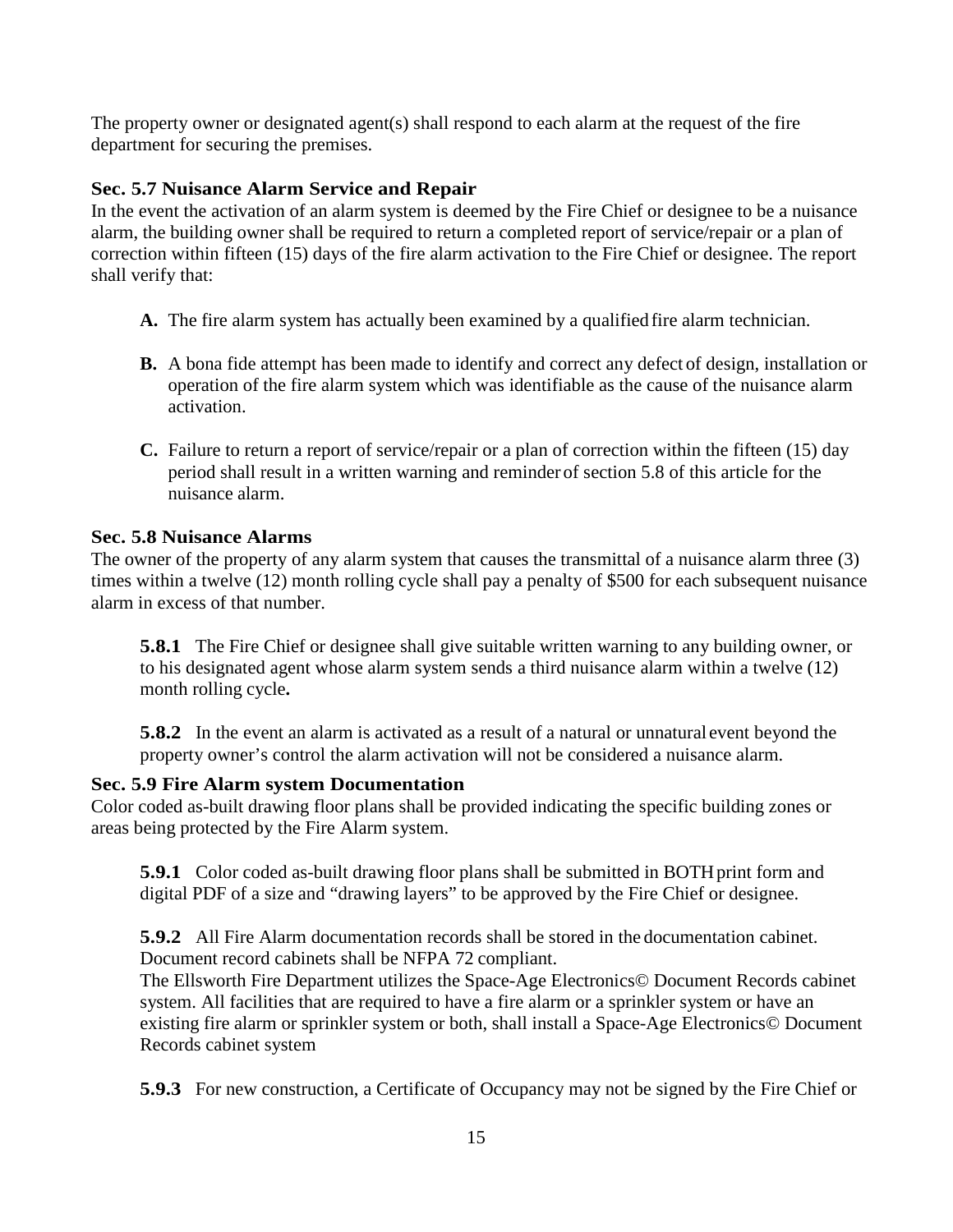designee until the required documentation has been submitted and reviewed by the Fire Chief or designee.

#### **Sec. 5.10 Civil Violations**

The following events shall each constitute a civil violation, punishable as set forth on Article IX Penalties and Fines Sec. 9-4:

- **A.** The installation, alteration or replacement of an Alarm System in the absence of a permit therefore signed by the Fire Chief or designee.
- **B.** The falsification of any data provided on an application form for an Alarm System, done willfully or through gross negligence.

#### **Sec. 5.11 No Enlargement of Liability**

Neither the issuance of a permit under this Ordinance, nor the installation of an alarm system pursuant to such a permit, create any obligation, duty or liability on the part of the City of Ellsworth, its officers, agents, or employees, nor does any obligation, duty or liability, exist, in the absence of such a permit or installation.

#### **Article VI Sprinkler Systems**

#### **Sec. 6.1 Design and Maintenance**

All systems shall comply with NFPA 101 Life Safety Code, NFPA 13 Standard for the Installation of Sprinkler Systems, NFPA 13D "Sprinkler Systems in One and Two Family Dwellings and Manufactured Homes" or NFPA 13R "Sprinkler Systems in Residential Occupancies up to and Including Four Stories in Height" and the Maine Life Safety System according to the State Fire Marshal's Rules and Policies for sprinkler systems, and the Maine Uniform Building and Energy Code (MUBEC) as adopted by the State of Maine.

#### **Sec. 6.2 Design Plans**

All plans for construction of or alteration to fire sprinkler systems must be submitted for review to the Fire Chief or designee along with a State Fire Marshal's Office installation permit prior to the installation of the sprinkler system. A copy of the State Fire Marshal's Office permit shall be forwarded to the Ellsworth Fire Department Fire Chief or designee.

**6.2.1** The State Fire Marshal's preliminary review permit is not acceptable for installation of sprinkler systems.

#### **Sec. 6.3 Acceptance testing for new installation**

The Fire Chief or designee shall be notified 48 hours prior to the final acceptance test of the underground and aboveground piping system. The Fire Chief or designee will schedule to be at the site of the installation to witness the underground flush test and the acceptance test. Test procedures shall follow the requirements of the current edition of NFPA 13 adopted by the State Fire Marshal's Office, and the City of Ellsworth Water Department policies and procedures. After the testing, contractor test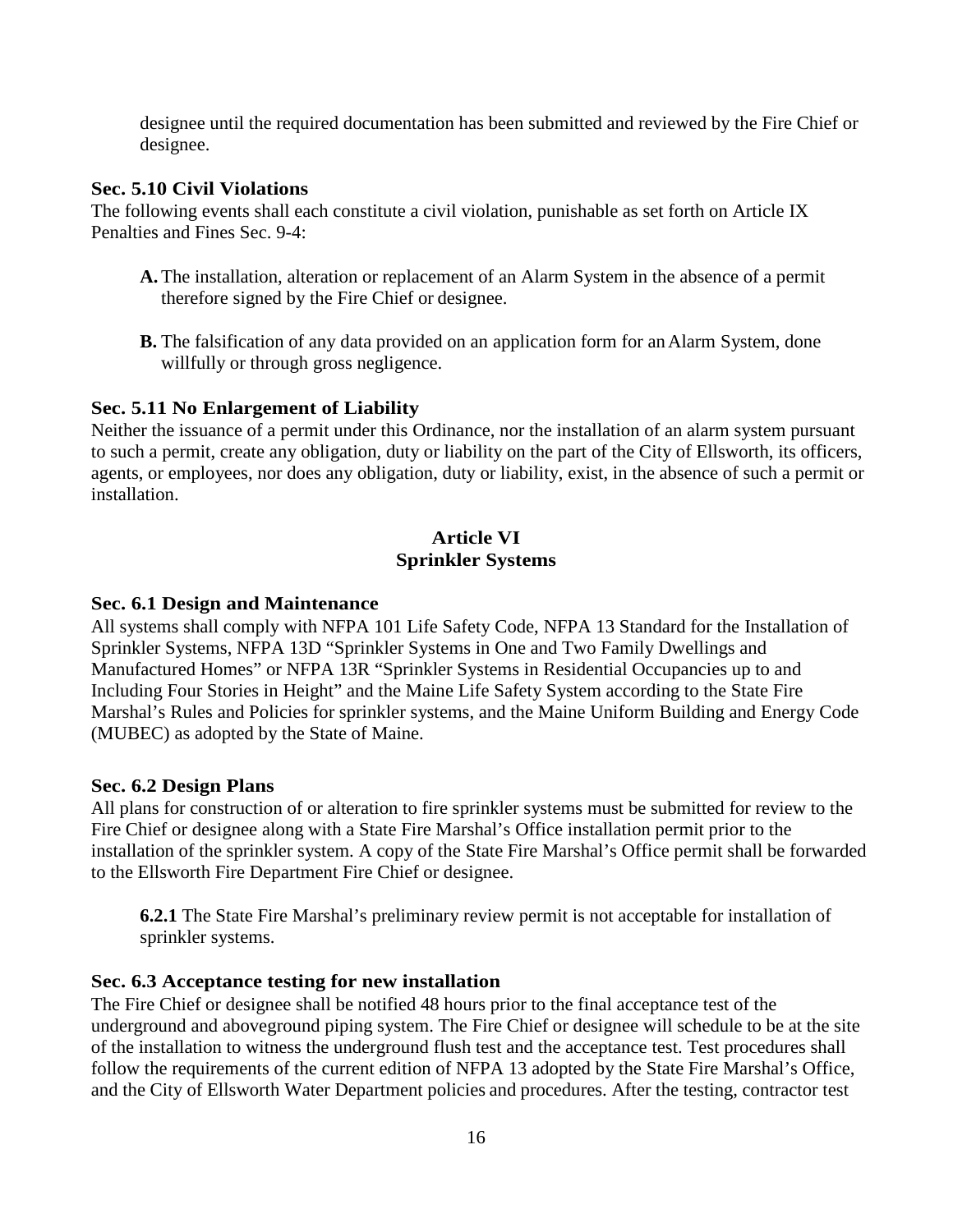certificates shall be filed with the Fire Chief or designee.

## **6.3.1 Required acceptance test certificates**

- **A.** Contractor's Material and Test Certificate for Underground Piping (NFPA 13)
- **B.** Contractor's Material and Test Certificate for Aboveground Piping (NFPA 13)

## **Sec. 6.4 Inspection, Testing, and Maintenance**

Any building containing a sprinkler system shall have the system inspected, tested, and maintained by an inspector licensed by the State Fire Marshal's Office.

Inspections, testing, and maintenance shall be in accordance with NFPA 25, to provide at least the same level of performance and protection as designed. A written copy of the test results shall be maintained on the premises and available to the Fire Chief or designee.

# **Sec 6.5 Responsibility for Maintenance**

The owner, occupant, or agent of any occupied or unoccupied buildings or portions thereof having a sprinkler system in place, whether or not such a system is required by this Ordinance, shall maintain all sprinklers, standpipe systems, and all component parts in workable condition at all times. It shall be unlawful for any owner, occupant, or agent of either to reduce the effectiveness of the protection, those systems provide. This Section does not prevent the owner, occupant or agent of a building from temporarily reducing or discontinuing the protection when necessary, in order to conduct testing, repairs, alterations or additions to the system, provided that the testing, repairs, alterations or additions are done in such a way to avoid the creation of a safety hazard, follow the requirements of NFPA 25, and the requirements of the State Fire Marshal's sprinkler technical policy.

### **6.5.1 Notification of System Shutdown or Impairments**

Inspection, testing, maintenance, and impairment of water based fire protection systems shall be implemented in accordance with procedures meeting those established in National Fire Protection Association (NFPA) 25 Standard for the Inspection, Testing and Maintenance of Water Based Fire Protection Systems, in accordance with the manufacturer's instructions, and in accordance with the City of Ellsworth Water Department policies and procedures.

**A.** The property owner or designated representative shall notify the authority having jurisdiction, the Fire Chief or designee, the City of Ellsworth Water Department, and the alarm receiving facility before testing or shutting down a system or its supply.

**B.** The notification of system shutdown shall include the purpose forthe shutdown, the system or component involved, and the estimated time of shutdown. All preplanned and emergency impairments shall follow the procedures of NFPA 25 Chapter 15.

**C.** The authority having jurisdiction, the Fire Chief or designee, the City of Ellsworth Water Department, and the alarm receiving facility shall be notified when the system, supply, or component is returned to service.

**D.** All Impairments, whether emergency or preplanned, to water-based fire protection systems shall comply with NFPA 25.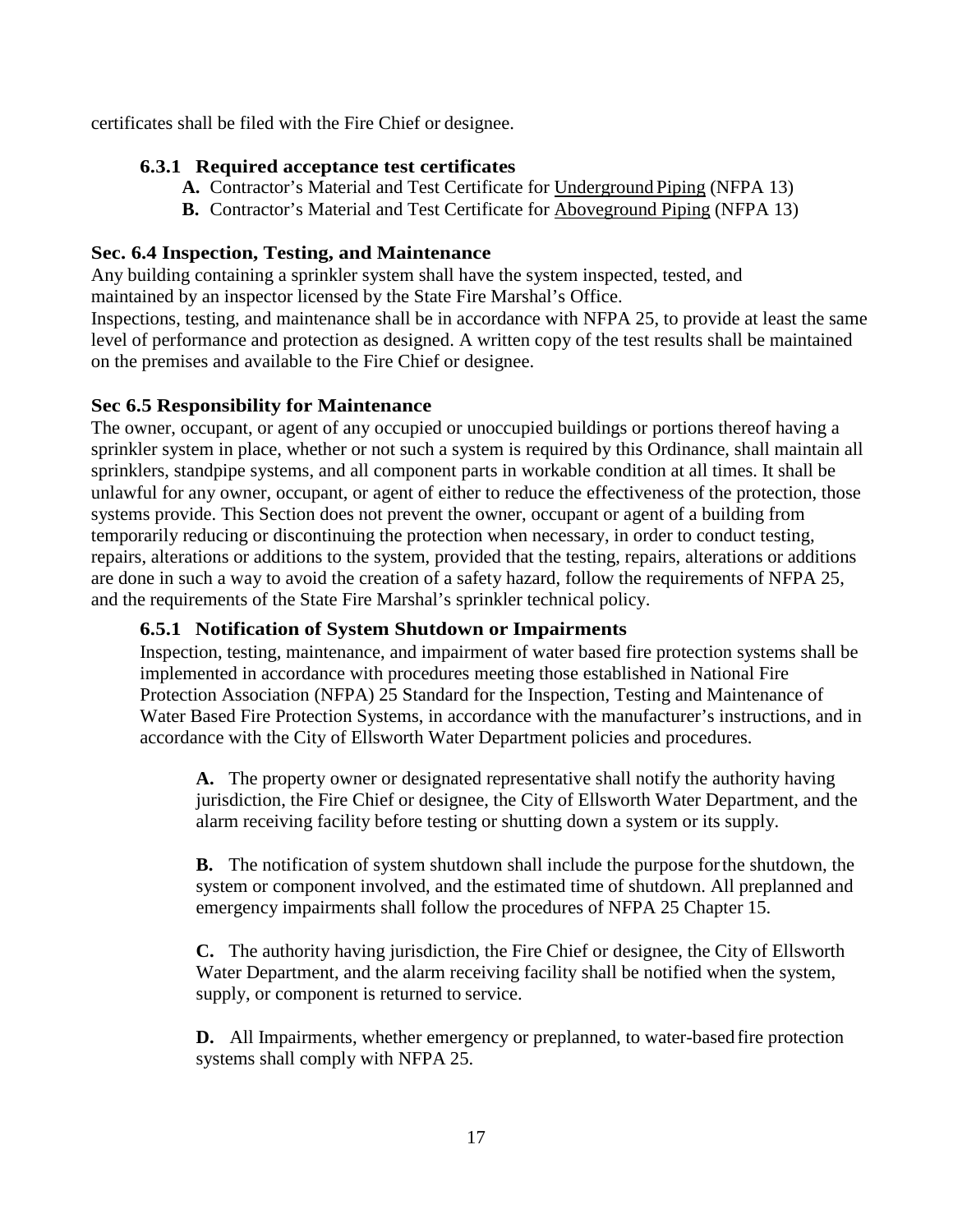#### **Sec 6.6 Sprinkler Risers**

Any building having one or more sprinkler risers shall have each riser physically identified. Each riser shall be monitored by an alarm system that will provide the individual riser identification upon sprinkler system activation.

#### **6.6.1 Multi-Story Building Control Valves**

In multi-story buildings (2 or More) protected throughout by an approved, supervised automatic sprinkler system in accordance with NFPA 101.9.7, an electronically supervised sprinkler control valve and electronically supervised water-flow device shall be provided for each floor.

#### **6.6.2 Special Structures or Construction Features or Areas**

Special structures or construction features or areas protected by an approved, supervised automatic sprinkler system in accordance with NFPA 101.9.7, shall be provided with an electronically supervised control valve and electronically supervised water-flow device.

#### **6.6.3 Elevator Shaft Protected by a Sprinkler System**

If an elevator shaft is protected by an approved, supervised automatic sprinkler system then that portion of the system protecting the shaft shall be provided with an electronically supervised control valve and electronically supervised water-flow device.

#### **6.6.4 Control Valves and Water flow Devices**

Electronically supervised control valves and electronically supervised water-flow devices shall be connected to the fire alarm system in such a manner that tampering with the control valve will activate a supervisory signal of the alarm system indicating the location of the control valve. The operation of the sprinkler water flow device will activate a full fire alarm signal. Control valves and water flow devices shall be installed in an easily accessible location and shall be readily identified. Identification markings shall be legible from the finished floor level.

#### **6.6.5 Testing Bypass-Loop for Sprinkler System Backflow Valves**

A Bypass loop shall be installed to accomplish the required annual full forward flow test of the sprinkler system backflow valve. The Bypass loop shall be installed around the sprinkler check valve in the fire department connection line with a control valve in the normally closed position. The normally closed control valve shall be chained and locked and may be monitored by the fire alarm system that shall activate a fire alarm system supervisory signal when the valve is operated.

**Exception:** 13-D and 13-R systems

#### **Sec. 6.7 New Building Construction**

An approved automatic sprinkler system shall be installed in all areas of all new buildings as required by the currently State adopted NFPA 101 Life Safety Code, The Maine Uniform Building and Energy Code (MUBEC) and State Fire Marshal's Rules and Policies for sprinkler systems.

**Exception:** One & Two family dwellings (See Article 7, Section 7.5, Option 3)

#### **Sec. 6.8** *REMOVED (4/7/2017)*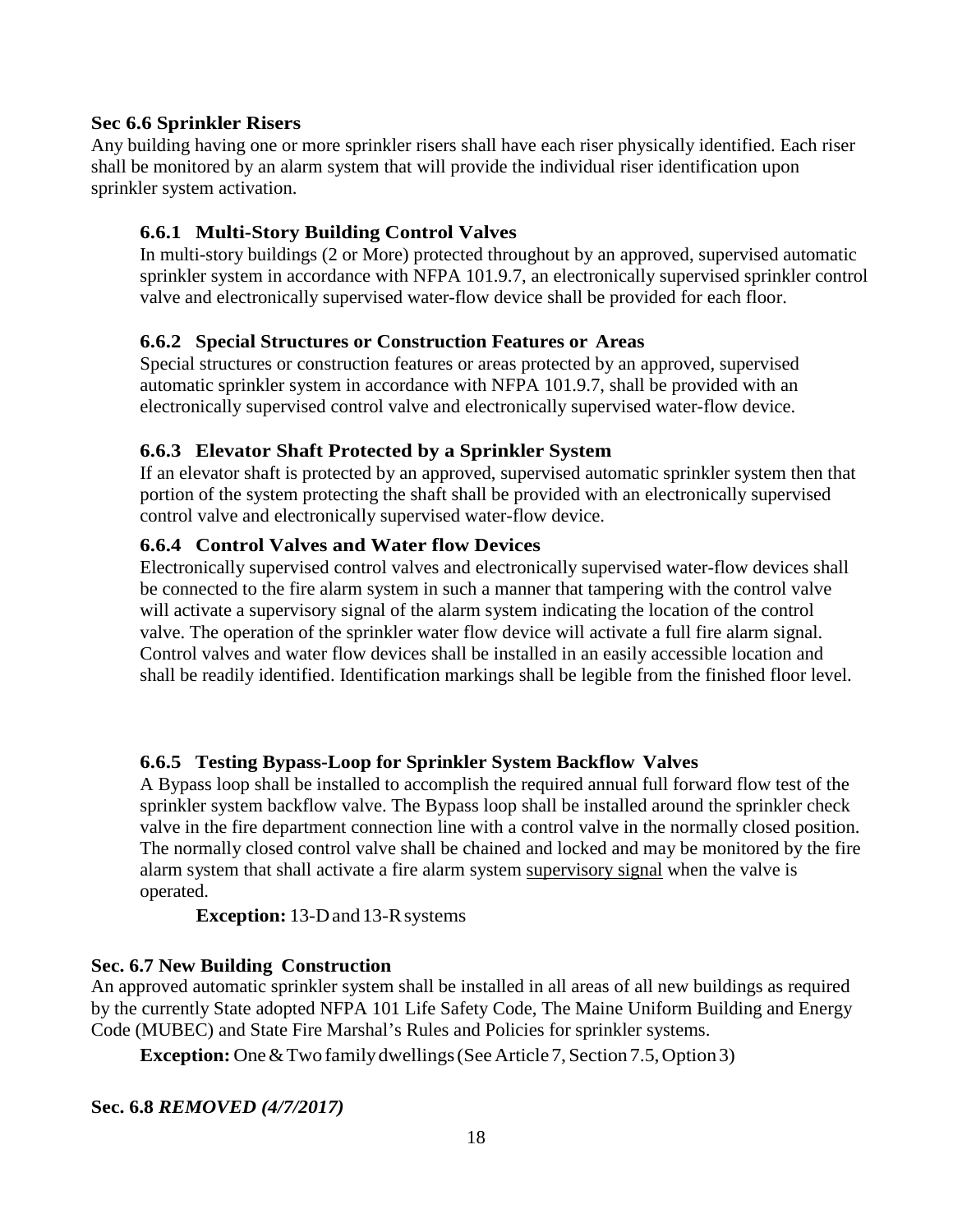#### **Sec. 6.9 Additional Requirements of Sprinkler Systems**

All Automatic Sprinkler Systems shall be monitored by an approved addressable fire alarm system with a Point Source Identification Communicator; Digital Alarm Communicator Transmitter (ID DACT) and by an approved, proprietary alarm receiving facility, a remote station, or a central station as defined in N.F.P.A. 72 – National Fire Alarm Code.

- **A.** A multiple unit apartment building equipped with an Automatic Sprinkler System or an apartment in a mixed and /or multiple use complex of building equipped with an Automatic Sprinkler System shall include an evacuation alarm, which will sound an audible and visual alarm within each individual living space / area and throughout the entire building common areas when the sprinkler system is activated.
- **B.** A monitored tamper switch at the system shut off which transmits a nonemergency trouble signal to the alarm monitoring station shall be installed.

**C.** An outside water flow alarm shall be installed.

**Exception:** One & Two family dwellings

#### **D.Exterior Weatherproof Horn /Strobe**

A direct viewing type exterior weatherproof horn /strobe shall be installed outside all individual buildings /tenant spaces that have a fire alarm system and or sprinkler system. The horn /strobe shall activate on the individual building/tenant space indicating/identifying the building with which the fire alarm or sprinkler has been activated.

**Exception:**OneandTwofamilydwellings

#### **Sec. 6.10 Fire Department Connections**

Any building requiring the installation of a Standard 13, 13D, 13R Sprinkler System shall have a fire department connection as required by the standard the Fire Chief or designee.

### **6.10.1 Fire Department Connection Location and size**

- **A.** The location of the fire department connection shall be approved by the Fire Chief or designee and properly marked "Fire Department Connection".
- **B.** All Fire Department Connections shall be configured with "self-locking" 4- inch Storz couplings, and a 30-degree elbow and cap.

**Exception:** The size of the Fire Department Connection, for systems meeting the NFPA 13-R, or State of Maine approved life safety systems may be 2.5-inch NH thread with a cap.

### **6.10.2 Fire Department Connection Signage**

**A.** Any building served by more than 1 (one) Sprinkler and or standpipe, the fire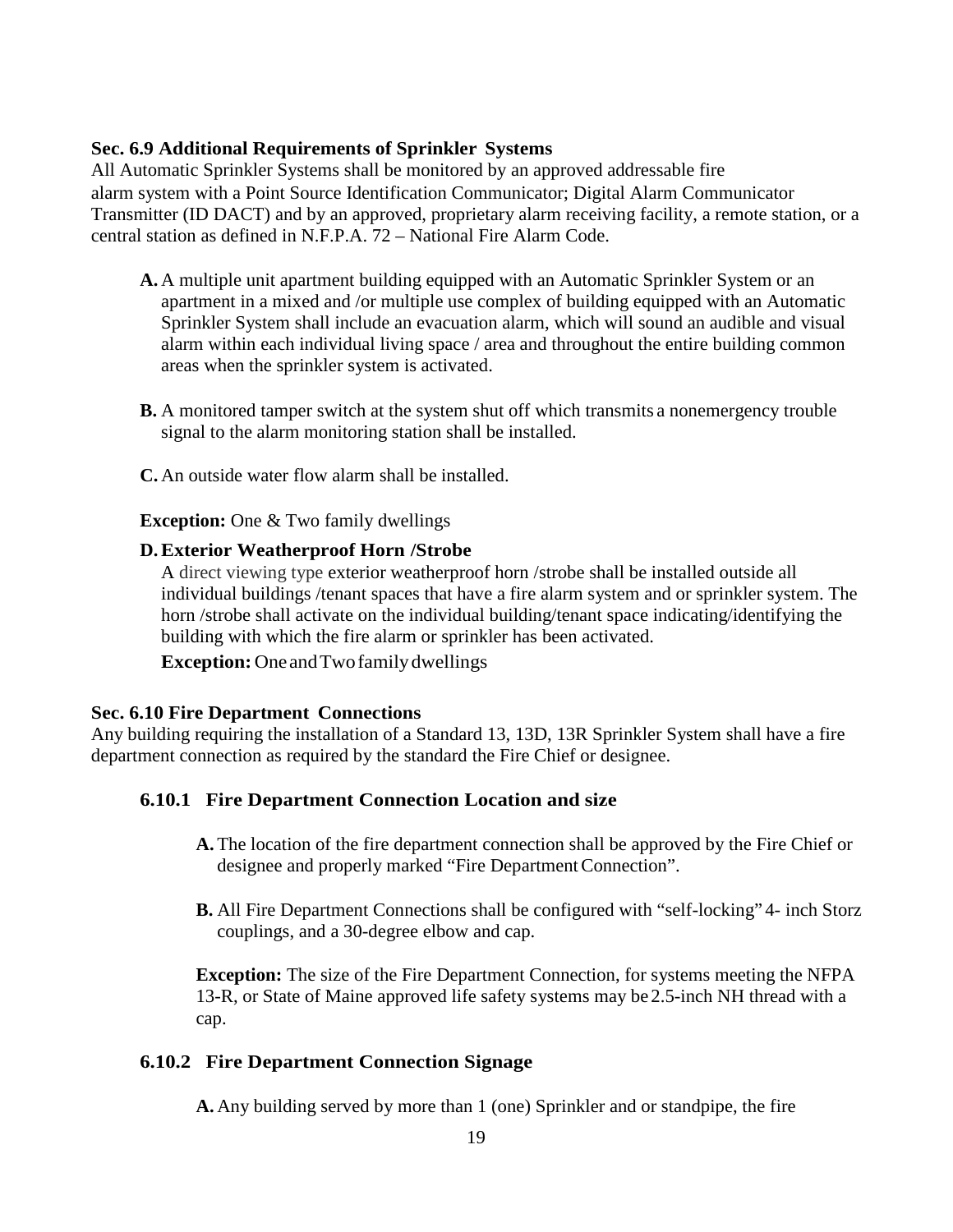department connection shall have signs approved by the Fire Chief or designee clearly noting what each connection serves.

- **B.** Where a fire department connection services multiple buildings, structures, locations, or partial buildings structures or locations a sign at the fire department connection shall be provided indicating the buildings, structures, or locations served.
- **C.** Fire Department Sprinkler and/or Standpipe connection collars shall be of a contrasting color of the building to which they are installed.
- **C.** Sprinkler and Standpipe Fire Department connections shall have a rectangular sign mounted above the connection or connections. The sign shall have white reflective letters on a blue background. Letters shall be 1 inch in height. Signs shall indicate the following:



**D.** When a system is temporarily removed from service regardless of an emergency or preplanned, a tag shall be posted at each fire department connection and system control valve, indicating which system, or part thereof, has been removed from service

## **6.10.3 FireDepartmentConnectionObstruction**

Any person or persons, property owner or occupant shall immediately clear an obstructed fire department sprinkler connection (FDC) of, but not limited to snow, dumpsters, miscellaneous materials or any other obstructions.

### **Sec. 6.11 Sprinkler system Documentation**

Color coded as-built drawing floor plans shall be provided indicating the specific building zones or area(s) being protected by the sprinkler system. The drawings shall indicate by color code which riser is protecting an individual zone or area.

**6.11.1** Occupancies with multiple sprinkler risers shall have each individual sprinkler riser identified with a sign indicating which zone the riser isprotecting.

**6.11.2** Occupancies with sprinkler risers that supply individual isolated electronically supervised control valve(s) and electronically supervised water-flow device(s) shall provide color-coded as-built drawing floor plans indicating the location of the control valve(s) and waterflow device(s) at the sprinkler riser.

**6.11.3** Occupancies with isolated individual electronically supervised control valve(s) and electronically supervised water-flow device(s) shall indicate the physical location(s) of the device(s) on the floor plan(s). The floor plan(s) shall also show the area(s) that the electronically supervised control valve(s) and electronically supervised water-flow device(s) are protecting.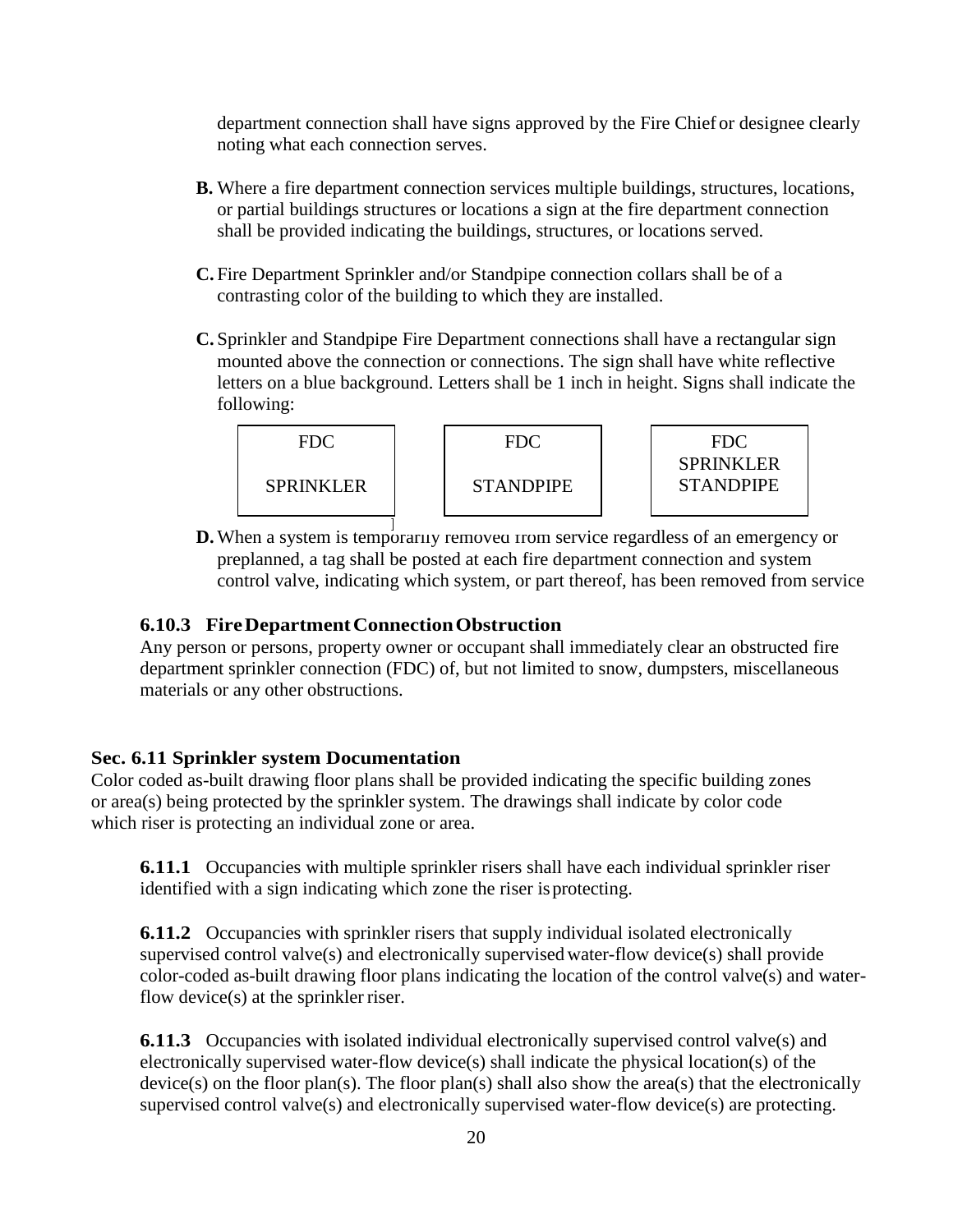**6.11.4** Color-coded as-built drawing floor plans shall be protected and waterproof. Drawings shall be framed and properly mounted on the wall of the main sprinkler riser room.

**6.11.5** Color coded as-built drawing floor plans shall be of a size to be determined and approved by the Fire Chief or designee to provide fast and easy reference.

**6.11.6** A set of sprinkler system documentation records and as-built drawing floor plans shall be stored in the occupancy Fire Department Documentation cabinet. Floor plans shall be submitted in BOTH print form and digital PDF of a size and "drawing layers" to be approved by the Fire Chief or designee.

**6.11.7** For new construction, a Certificate of Occupancy may not be signed by the Fire Chief or designee until the required sprinkler system documentation has been submitted, reviewed and approved by the Fire Chief or designee.

### **Article VII Water Supplies for Fire Fighting**

#### **Sec. 7.1 Fire Hydrants**

No person shall install, relocate, modify or disconnect from the City of Ellsworth supply main for service, any fire hydrant, whether such fire hydrant is located in a public way or on private property, except in accordance with the requirements of this section.

**7.1.1** All hydrant systems shall comply with NFPA 24.

**7.1.2** All fire hydrants shall be maintained in proper operating condition at all times.

**7.1.3** Owners of hydrants shall be responsible for all required inspections and maintenance including but not limited to, removing accumulations of snow/ ice from the fire hydrant(s) and draining the hydrant(s) prior to winterfreeze.

**7.1.4** Hydrant inspections shall be conducted at least once a year according to NFPA 25 Standard for the Inspection, Testing and Maintenance of Water Based Fire Protection Systems. Yearly inspection results shall be maintained by the owner and available to the Fire Chief or designee upon request.

**7.1.5** If at any time an inspection reveals that a fire hydrant is inoperative or not in proper operating condition, the Fire Chief or designee and the City of Ellsworth Water Department shall be immediately notified.

**7.1.6** Water mains proposed to provide water supply to fire hydrants in private, residential, nonresidential, mixed-use or commercial subdivisions or developments, shall be at least six (6) inches in diameter.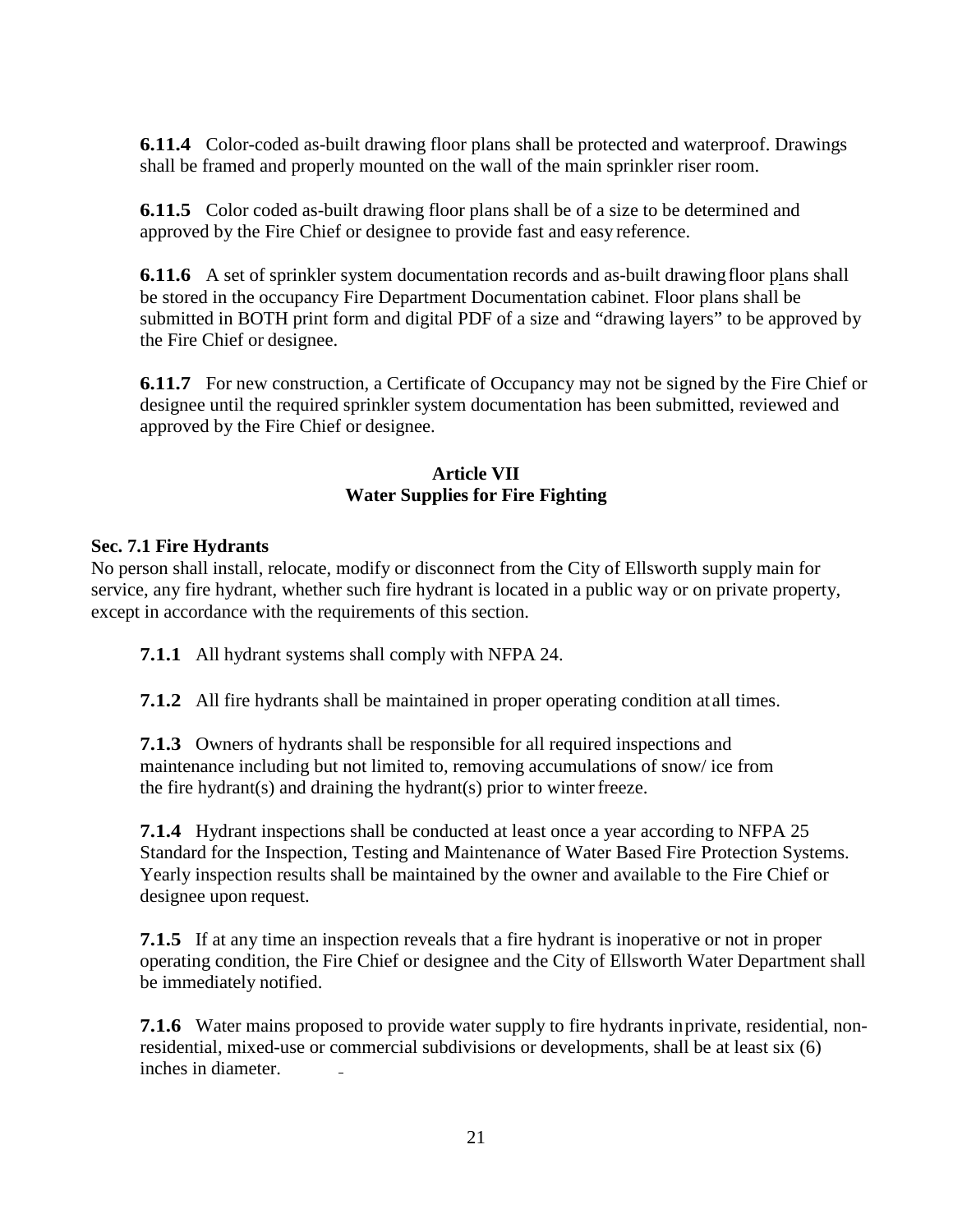**7.1.7** All private, residential, non-residential, mixed-use or commercial subdivisions or developments shall install hydrants in compliance with the National Fire Protection Association Fire Code; NFPA 1, Chapter 18.4 and 18.5; 2015 Edition.

**7.1.8** No fire hydrant shall be so installed, relocated or modified unless it conforms to the specifications as acceptable to the Ellsworth Water Department, the City of Ellsworth, and its ordinances.

**7.1.9** Upon the installation, relocation or modification of any fire hydrant, the owner or contractor for the owner of any such fire hydrant shall notify the City of Ellsworth Water Department and the Fire Chief or designee immediately after installation, relocation or modification of such fire hydrant has been completed.

#### **Sec. 7.2 Fire Protection at Construction Sites**

As soon as a construction site begins to accumulate combustible materials, a water supply for fire protection either temporary or permanent, may be required at the discretion of the Fire Chief or designee. The Fire Chief or designee shall approve the water supply.

#### **Sec.7.3 Required Public Water Supply for Fire Protection**

Any proposed, residential, non-residential, mixed-use or commercial subdivisions or development whose vehicular entrance or closest point of said property is located within 800 (eight-hundred) feet to a public water line must connect to the public water system. The developer shall provide a written statement from the Water Department that adequate water for both domestic and fire fighting purposes can be provided without placing an undue burden on the source, treatment facilities or distribution system involved. The developer shall be responsible for paying the costs of system improvements necessary to serve the development. The minimum size and location of mains, gate valves, hydrants, and service connections shall be reviewed and approved in writing by the Water Department Superintendent and the Fire Chief or designee.

#### **Sec. 7.4 Fire Hydrant Obstructions**

**7.4.1** No person or persons shall obstruct or permit to be obstructed by any means any fire hydrant located within the City of Ellsworth. A 10 (Ten) foot area around any hydrant shall be clear of all obstructions.

**7.4.2** Nothing shall be attached or affixed to any hydrant.

**Exception:** Hydrants are permitted to be fitted with location indicators.

**7.4.3** Hydrants shall not be decorated.

#### **Exceptions:**

**A.** Hydrants owned by the City of Ellsworth are permitted to be painted by the Ellsworth Water Department or the Ellsworth Fire Department.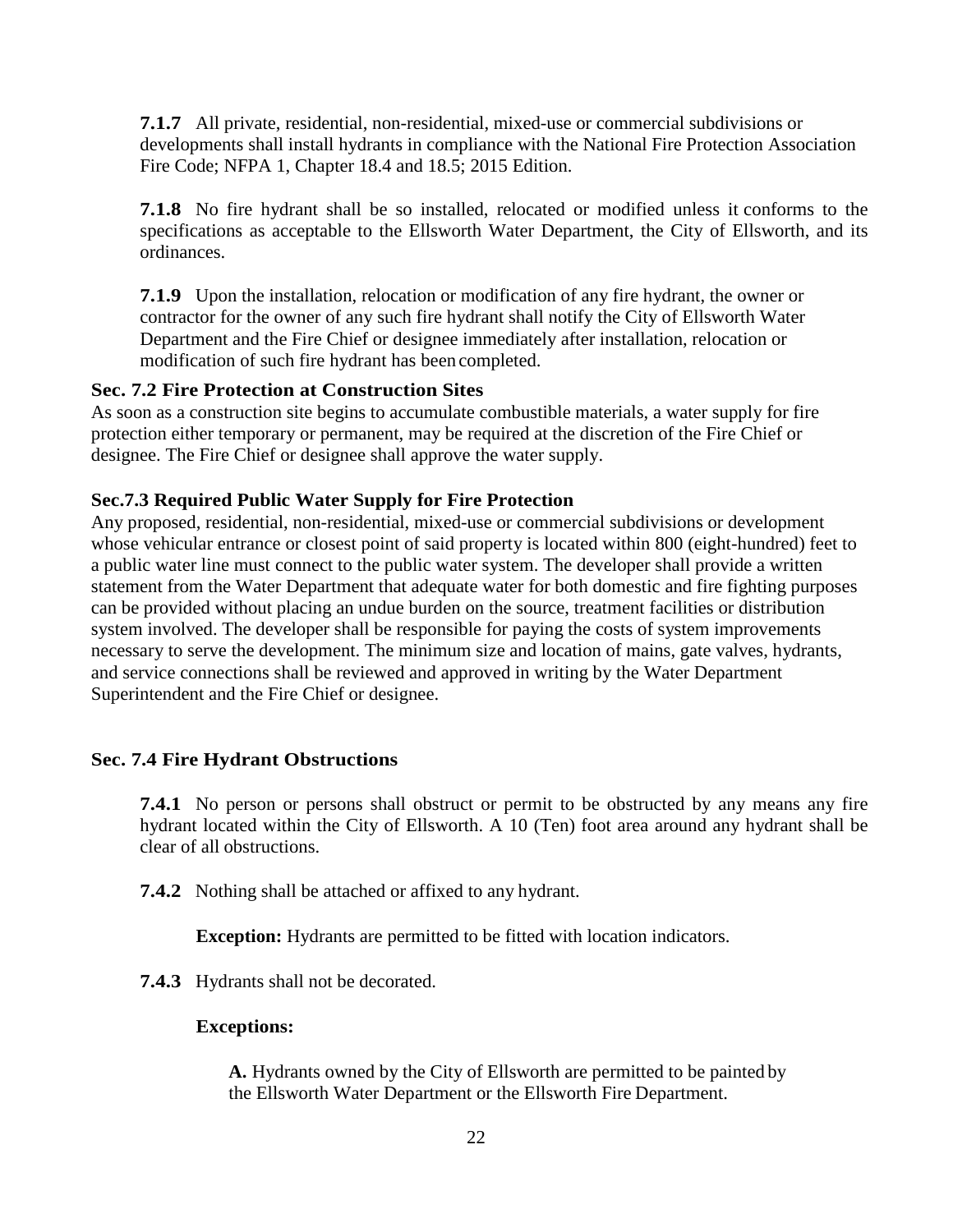**B.** Private Hydrants shall be painted in conjunction with the City of Ellsworth hydrant flow color coding requirements.

**7.4.4** Any person or persons, property owner or occupant causing snow to obstruct any fire hydrant shall immediately clear the obstructed fire hydrant. Failure to clear the obstructed hydrant shall result in the City of Ellsworth clearing the fire hydrant. The person or persons, property owner or occupant responsible for obstructing the fire hydrant may be liable for all costs associated therewith.

**Exception:** Highway crews performing snow removal from State and Local roadways

#### **Sec. 7.5 Fire Protection for Subdivisions**

In areas of the City where landowners elect to develop subdivisions for residential or commercial use in compliance with the land use ordinances of the City of Ellsworth, water supplies for fire suppression purposes shall be provided. The water supply option selected shall be included in the recorded deeds, and identified as part of the property covenant requirements on the final Mylar drawings signed by the Planning Board. Water supplies for fire suppression purposes shall be provided by one of the following options:

**Option 1:** Water supply for fire protection shall be provided by water mains and fire hydrants as specified in this Article.

**Option 2:** Water supply for fire protection shall be provided by installing underground stationary water tanks of no less than ten thousand (10,000) U.S. gallons capacity, at not more than two thousand (2000) foot intervals measured along vehicular access and travel routes throughout the development. Minimum requirements for a Static Water Supply System shall comply with the most current edition of the Nation Fire Protection Association; NFPA 1142 Standard on Water Supplies for Suburban and Rural Firefighting.

**Anarrativeofthe chosenoptionof 7.5andresponsiblepartyfor theFireProtectionWater supply shall be included in the recorded deeds, and identified as part of the property covenant requirements andbe includedonthe finalMylardrawingssignedby thePlanningBoard.**

#### **7.5.1 Fire Protection Maintenance**

Upkeep and maintenance of the chosen fire protection option shall remain the responsibility of the developer, property owner or road/property owners association.

**Exception:** Water mains and hydrants that are accepted by the Ellsworth Water Department as public infrastructure.

#### **7.5.2 Responsible Party Documentation**

Documentation shall be filed identifying the responsible party whether the developer, property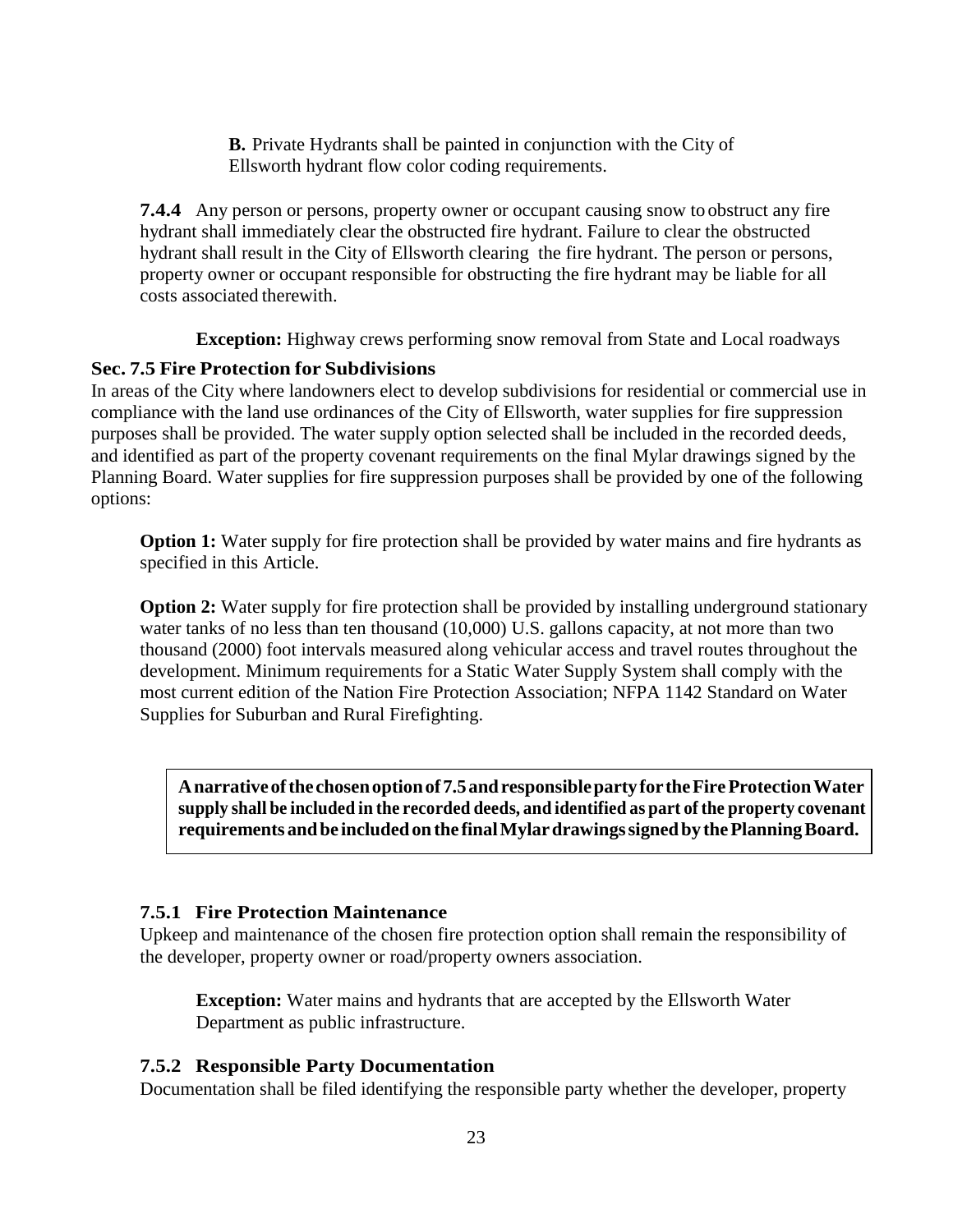owner or road/property owners association, describing in detail, the responsibilities of upkeep and maintenance of the chosen fire protection option. Documentation shall be noted on site plans and in the Homeowners Association Bylaws, Covenants, Conditions and Restrictions and the property deed that is approved by the Ellsworth Planning Board and the Ellsworth Fire Department Fire Chief or designee prior to the Planning Board's final signature of approval.

#### **7.5.3 Open Static water sources**

Fire protection water supply from penstocks, flumes, rivers, lakes, ponds, fire ponds, reservoirs or private pools for New Subdivisions shall be prohibited options for fire protection within the City of Ellsworth.

#### **7.5.3.1 Existing Open Static Water Sources**

All previously approved and existing open static dry hydrant water supply sources shall be accessible year-round. An existing open water supply source shall be maintained as approved, or shall be replaced according to Option #2 of section 7.5.

#### **7.5.4 Minor Subdivision Exemption**

A proposal for minor subdivision, as defined by the Ellsworth Code of Ordinances, Chapter 28 Subdivision Ordinance and/or Chapter 56 Unified Development Ordinance, shall be exempt from this Section.

# **Article VIII Definitions**

**Activity Site:** The physical location, property or structure, where any activity requiring a permit under this ordinance will be conducted.

**Alteration:** Any structural change to an existing structure other than repair or addition.

**Assembly Occupancy:** An occupancy (1) used for a gathering of 50 or more persons for deliberation, worship, entertainment, eating, drinking, amusement, awaiting transportation, or similar uses; or (2) used as a special amusement building, regardless of occupant load. [NFPA 101:3.3]

**Apartment Building:** A building or portion thereof containing three or more dwelling units with independent cooking and bathroom facilities. (NFPA 101-3.3.32.3)

**Approved Automatic Sprinkler System**: A system installed in accordance with National Fire Protection Association Standards and approved by the State Fire Marshal's Office.

**Approved Supervisory Alarm System**: A system, which complies with the requirements of N.F.P.A. 72 National Fire Alarm and Signaling Code.

**Building**: Any structure having a roof supported by columns or walls and intended for the shelter, housing, use or enclosure of persons, animals or property.

**Ellsworth Dispatch Center**: The Dispatch Center for the City of Ellsworth public safety departments.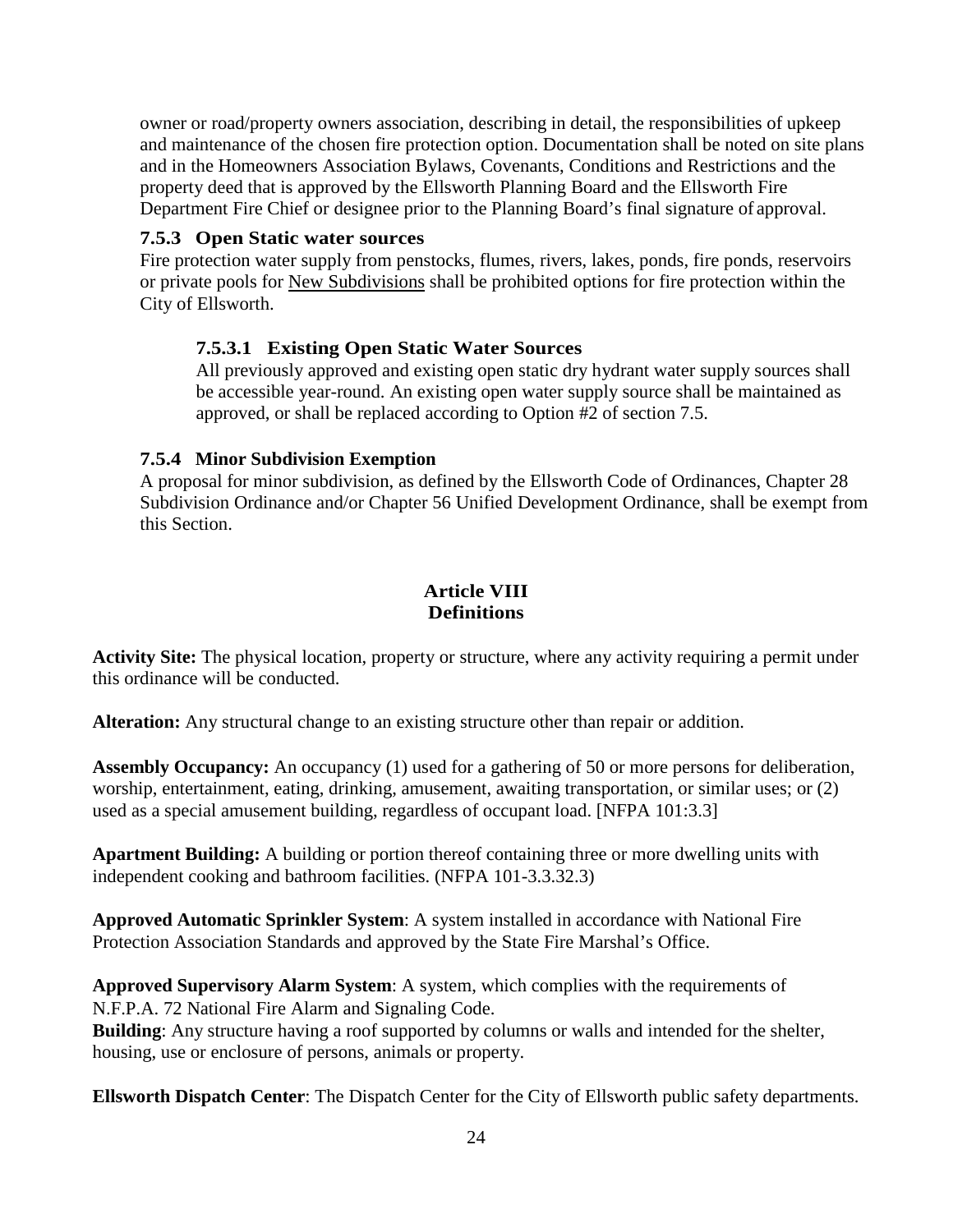**Fire Chiefs' designee:** The position of Fire Inspector shall be established within the Fire Department as the Fire Chiefs' designee. The Fire Chief may detail full-time employees as inspectors as shall be necessary for the enforcement of said codes. The inspector(s) shall work under the supervision of the Fire Chief and serve as the Fire Chiefs' designee for issues related to this code. Fire Alarm System: Any mechanism, equipment or device designed to automatically transmit a signal, message or warning indicating fire, water flow, emergency or like need for public safety assistance, from any mode, telephone, dialer, private third party monitors, etc., directly or indirectly to the Ellsworth Dispatch Center.

**Indoor Open Flame Devices:** Any device including but not limited to, decorative torches, flaming batons, flaming swords, fuel fire lanterns, flares, candles, or any other machines or process liable to start or cause a fire.

**Nuisance Alarm:** A nuisance alarm means the activation of any alarm system including the alarm being transmitted to the Ellsworth Dispatch Center, which results in requiring a response from the fire department. A nuisance alarm shall include, but shall not be limited to; alarms caused by malfunctioning equipment, mechanical failure, improper installation, lack of proper maintenance, negligent activation of the alarm, or improperly monitored equipment. **One- and Two-Family Dwelling Unit:** A building that contains not more than two dwelling units with independent cooking and bathroom facilities. (NFPA 101-3.3.61.2)

**Private Fire Hydrant:** A valved connection on a water supply system having one or more outlets and that is used to supply hose and fire department pumpers with water on private property. Where connected to a public water system, the private hydrants are supplied by a private service main that begins at the point of service designated by the AHJ, usually at a manually operated valve near the property line.

**Pyrotechnics:** Controlled exothermic chemical reactions that are timed to create the effects of heat, gas, sound, and dispersion of aerosols, emission of visible electromagnetic radiation, or a combination of these effects to provide the maximum effect from the least volume.

**Sprinkler Riser:** An aboveground horizontal or vertical pipe between the water supply and the overhead piping to which the sprinklers are installed. A sprinkler riser is fitted with a control valve and a water flow alarm device located between the water supply and the overhead piping. Sprinkler riser waterflow alarm device activates the fire alarm system when the sprinkler system is in operation.

**Throughout**: In or through all parts of a structure including normally unoccupied areas and spaces. "Throughout; as being throughout all the building and areas within the building." NFPA, Fire Protection Handbook

**Townhouse:** A single-family *dwelling unit* constructed in a group of three or more attached units in which each unit extends from foundation to roof and with a *yard* or public way on at least two sides.

**Unit of Occupancy**.: Any interior space with defined boundaries described in a deed, lease,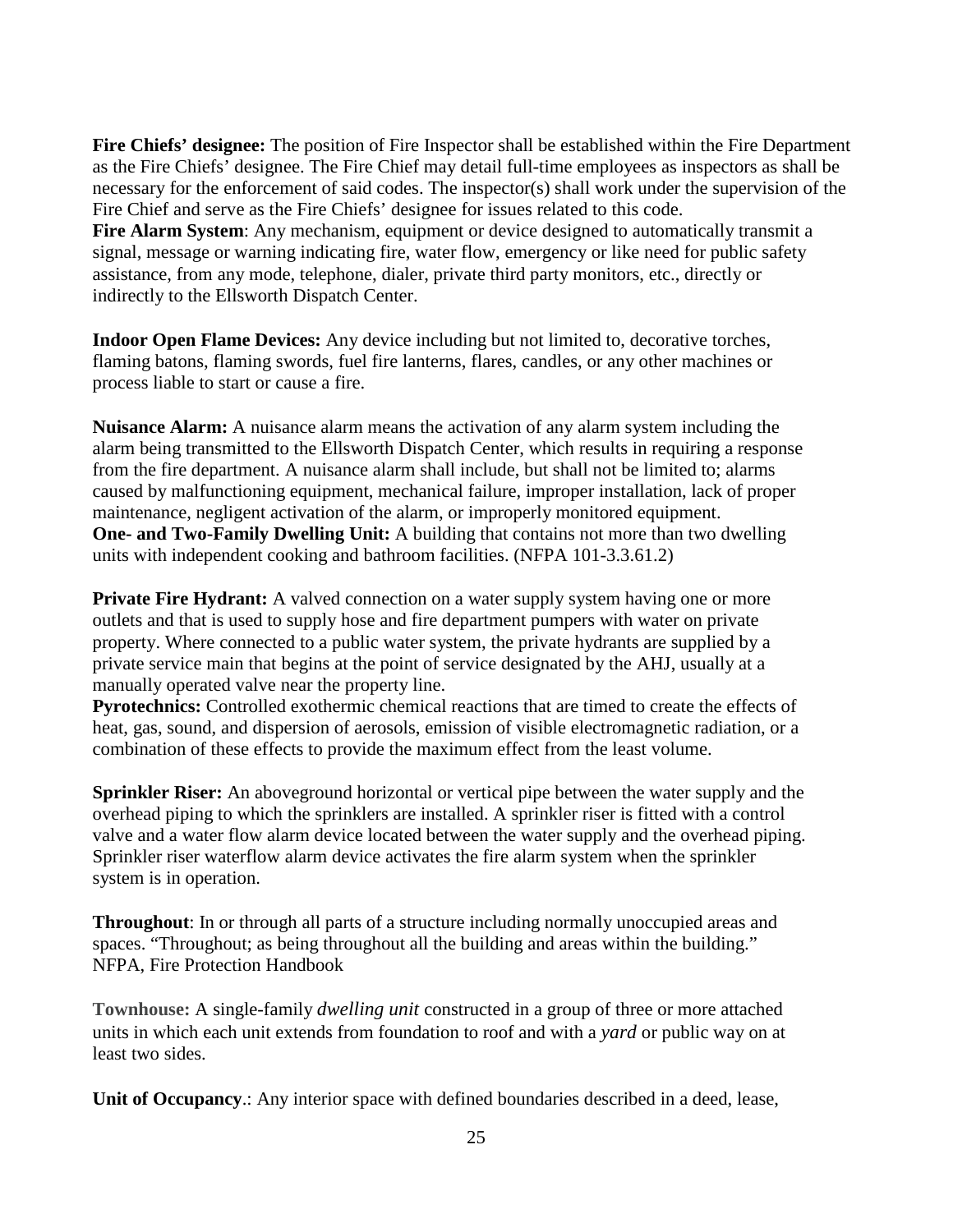license or agreement in which a discrete business, commercial, office, service, professional, institutional or industrial activity is conducted and which is separated from any other business, commercial, office, service, professional, institutional or industrial activity by interior or exterior walls.

**Trusses**: Trusses are pre-engineered wood or steel, fabricated with diagonal members and used to construct roofs and floors.

## **Article IX Penalties and Fines**

#### **Sec. 9.1 Authority**

The Fire Chief may bring civil legal action on behalf of the city when voluntary compliance cannot be obtained.

#### **Sec. 9.2 Code Violations**

Any person, being the owner or tenant or having control of any property or structure or part thereof which violates any of the provisions of this Code or who fails toconform to any of the provisions thereof, after having received a ten-day notice of such violation, shall be subject to the penalty provisions of Section 9-4.

#### **Sec. 9.3 Notice of Violation**

The Fire Chief may cause a notice of violation or order to be served on the person responsible for a violation or non-compliance condition, in violation of the provisions hereof, or in violation of a plan of correction or of a detail statement made with a permit application.

**A.** Such order shall direct the discontinuance of the illegal action or condition and the abatement of the violation.

**B.** If the notice is not complied with promptly, the Fire Chief may issue a Civil Summons, or may request that the City institute the appropriate proceedings, in law or in equity; to restrain, correct or abate such violation.

### **Sec. 9.4 Penalty**

Whenever in this code no specific penalty is provided the violation of any such provision of this Code shall be punished by a penalty of not less than \$100.00 and not greater than \$250.00, plus costs. All penalties shall be recovered on complaint to the use of the city. Each day any violation of any provisions of this Code shall continue shall constitute a separate offense. In addition to the applicable civil penalty, a violator may be ordered to correct or abate violations. If the City is the prevailing party, the City must be awarded reasonable attorney fees, expert witness fees and costs.

### **Sec. 9.5 Licenses**

No Liquor, Lodging, Victualer, Business or other City license will be granted without compliance with this ordinance.

#### **Sec. 9.6 Appeals**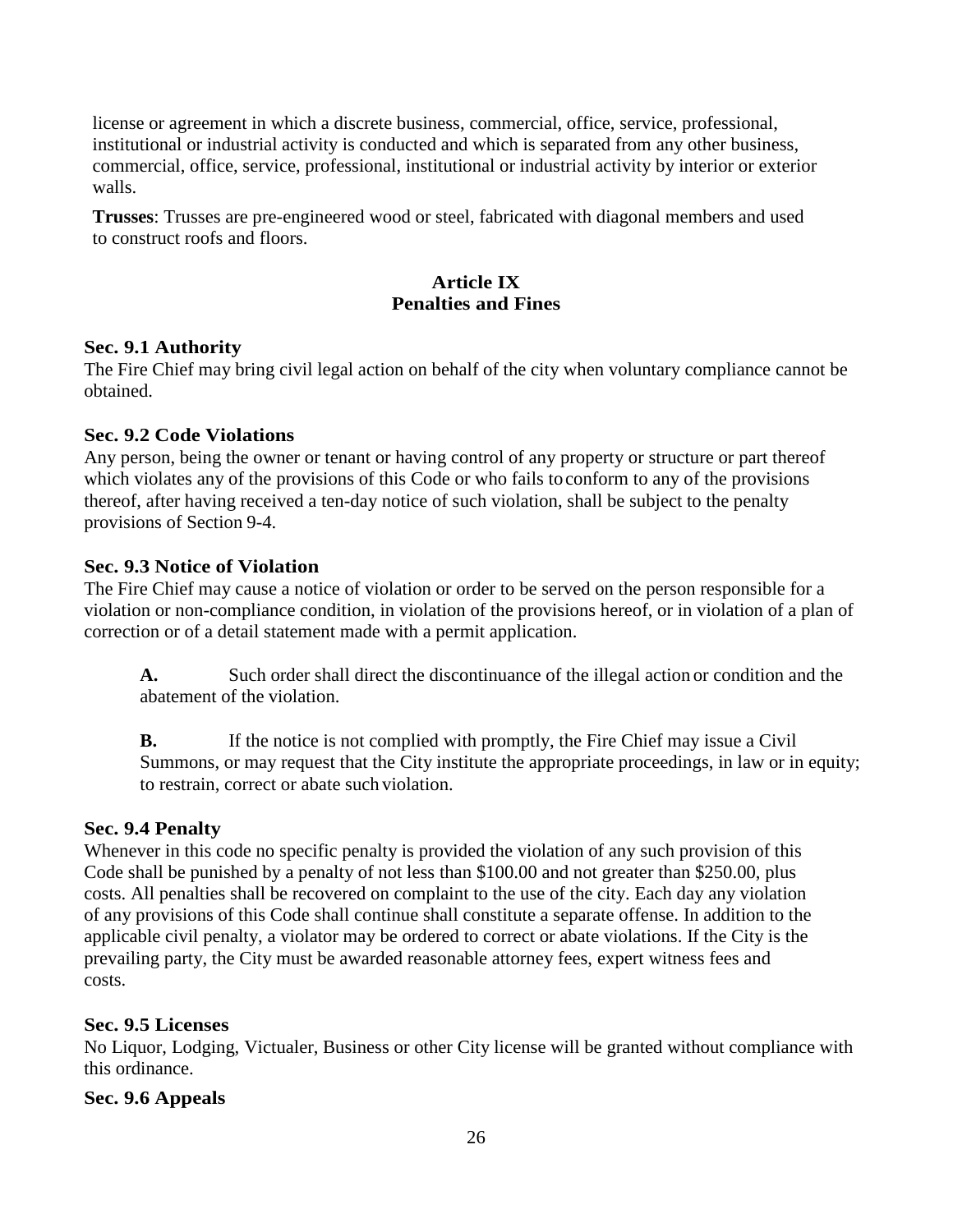The Ellsworth Board of Appeals is hereby established as the Board of Appeals to sit in judgment on matters concerning interpretation of NFPA Codes adopted by the City, and their enforcement. The Board of Appeals shall meet whenever directed by the appointing authority to interpret the provisions of this Code or to consider and rule on any properly filed appeal from a decision of the Fire Chief, giving at least five days' notice of hearing, but in no case shall it fail to meet on an appeal within 30 calendar days of the filing of notice of appeal. All of the meetings of the Board shall be open to the public.

# **Sec. 9.7 Means of Appeals**

Any person shall be permitted to appeal a decision of the Fire Department to the Board of Appeals when it is claimed that any one or more of the following conditions exist:

- **A.** The codes or ordinances described in this Code have been incorrectly interpreted.
- **B.** The provisions of the codes or ordinances do not apply.
- **C.** A decision is unreasonable or arbitrary.

### **Sec. 9.8 Board of Appeals**

An appeal shall be submitted to the Board of Appeals in writing within 30 calendar days of notification of violation outlining the Code provision from which relief is sought and the remedy proposed.

# **Appendix A Code, Statutes, Rules State of Maine Adopted National Fire Prevention Association (NFPA) Standards And Maine Unified Building and Energy Code (MUBEC)**

- [Fire Prevention](http://www.maine.gov/sos/cec/rules/16/219/219c003.doc) Code
	- o NFPA #1, Uniform Fire Code, 2018 edition
- [Water-Based Fire Protection](http://www.maine.gov/sos/cec/rules/16/219/219c004.docx) Systems
	- o NFPA #13 Standard for the Installation of Sprinkler Systems, 2019 edition.
	- o NFPA #13D Standard for the Installation of Sprinkler Systems in One and Two Family Dwellings and Manufactured Homes, 2019 edition
	- o NFPA #13R Standard for the Installation of Sprinkler Systems in Residential Occupancies Up To and Including Four Stories in Height, 2019 edition
	- o NFPA #14 Standard for the Installation of Standpipe, Private Hydrants and Hose Systems, 2019 edition
	- o NFPA #15 Standard for Water Spray Fixed Systems for Fire Protection, 2017edition
	- o NFPA #16 Standard for the Installation of Foam-Water Sprinkler andFoam-Water Spray Systems, 2019 edition
	- o NFPA #20 Standard for the Installation of Stationary Fire Pumps for Fire Protection, 2019 edition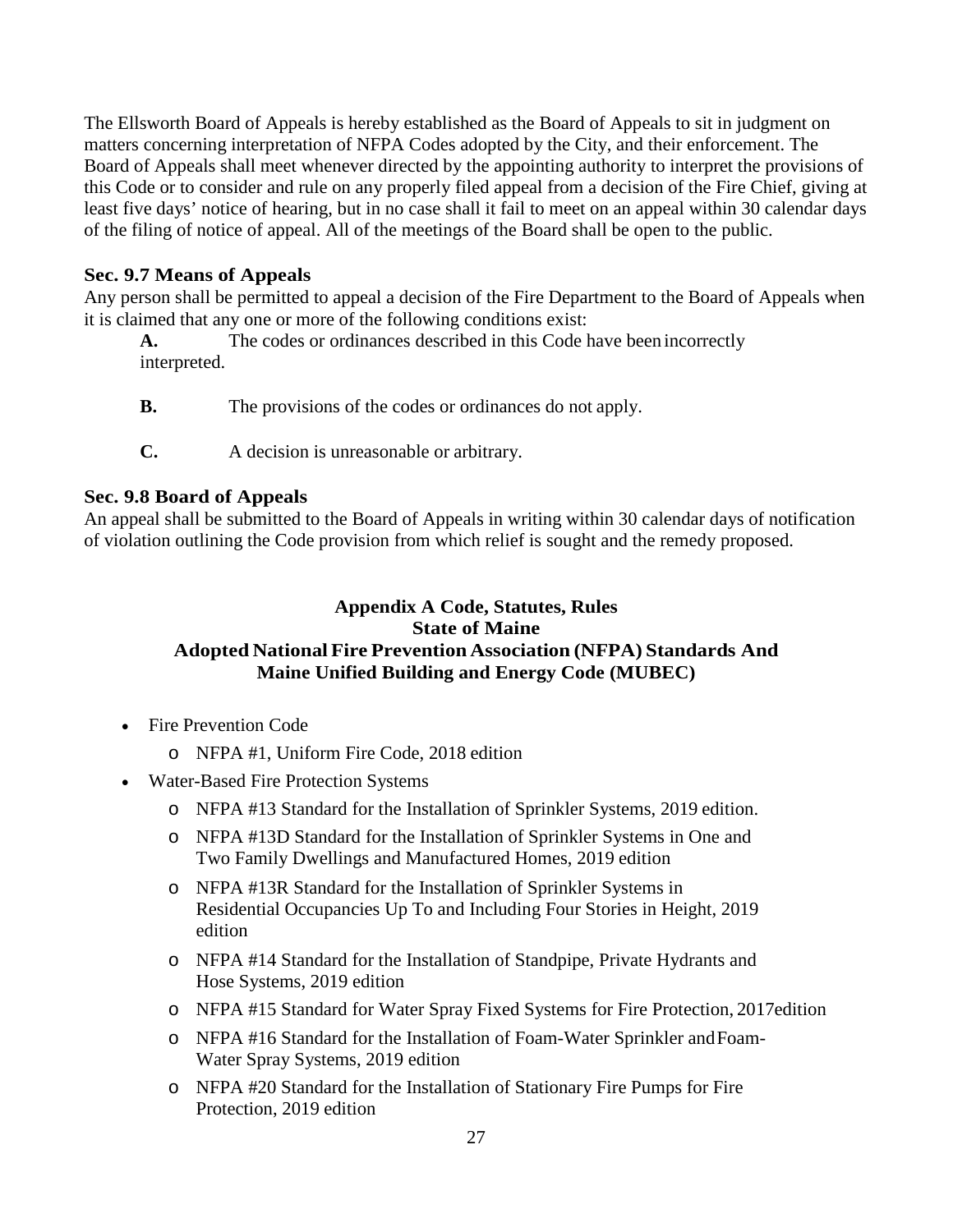- o NFPA #22 Standard for Water Tanks for Private Fire Protection, 2018 edition
- o NFPA #24 Standard for the Installation of Private Fire Service Mains and Their Appurtenances, 2019 edition
- o NFPA #25 Standard for the Inspection, Testing and Maintenance of Water-Based Fire Protection Systems, 2017edition
- o NFPA #214 Standard on Water Cooling Towers, 2016 edition
- o NFPA #318 Standard for the Protection of Semiconductor Fabrication Facilities, 2018 edition
- o NFPA #409 Standard on Aircraft Hangers, 2016 edition
- o NFPA #418 Standard for Heliports, 2016 edition
- o NFPA #750 Standard on Water Mist Fire Protection Systems, 2019 edition
- [Fire Extinguishers](http://www.maine.gov/sos/cec/rules/16/219/219c005.doc)
	- o NFPA #10, Standard for Portable Fire Extinguishers, 2018 edition
- [Fire Extinguishing](http://www.maine.gov/sos/cec/rules/16/219/219c006.doc) Systems
	- o NFPA #11, Standard for Low, Medium, and High- Expansion Foam Systems, 2016 edition
	- o NFPA #12, Standard on Carbon Dioxide Extinguishing Systems, 2018 edition
	- o NFPA #17, Standard for Dry Chemical Extinguishing Systems, 2017 edition
	- o NFPA #17A, Standard for Wet Chemical Extinguishing Systems, 2017 edition
	- o NFPA #18, Standard on Wetting Agents, 2017 Edition
	- o NFPA #2001, Standard on Clean Agent Fire Extinguishing Systems, 2018 edition
- [Dry Cleaning](http://www.maine.gov/sos/cec/rules/16/219/219c007.doc) Plants
	- o NFPA #32, Standard for Dry cleaning Plants, 2016 edition
- [Spray Applications](http://www.maine.gov/sos/cec/rules/16/219/219c008.doc)
	- o NFPA #33, Standard for Spray Application Using Flammable or Combustible Materials, 2018 edition
- Dip [Tanks](http://www.maine.gov/sos/cec/rules/16/219/219c009.doc)
	- o NFPA #34, Standard for Dipping and Coating Processes Using Flammable or Combustible Liquids, 2018 edition
- [Stationary Combustion Engines and Gas](http://www.maine.gov/sos/cec/rules/16/219/219c010.doc) Turbines
	- o NFPA #37, Standard for the Installation and Use of Stationary Combustion Engines and Gas Turbines, 2018 edition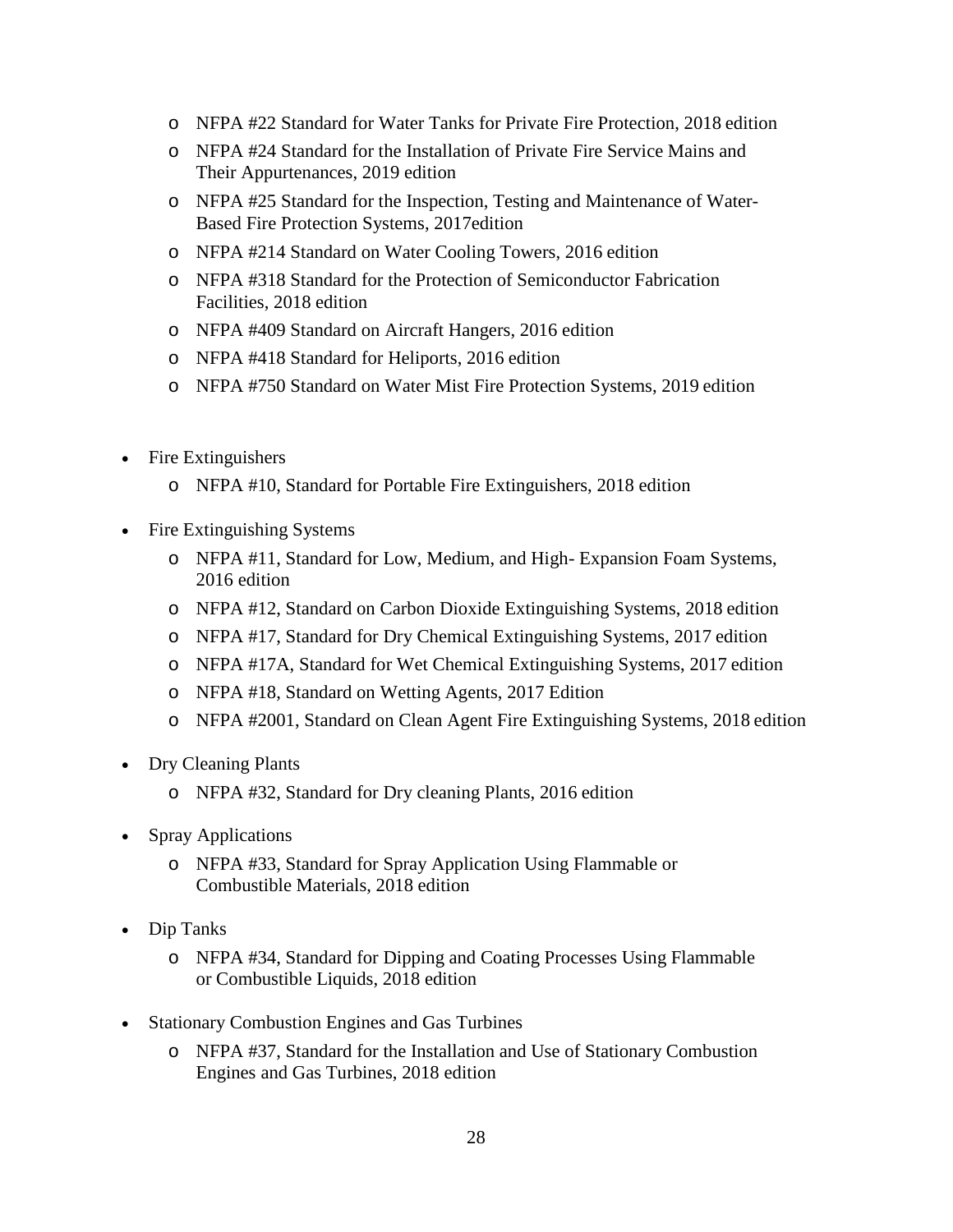- [Bulk Oxygen and Hydrogen](http://www.maine.gov/sos/cec/rules/16/219/219c011.doc) Systems
	- o NFPA #55, Standard for the Storage, Use, and Handling of Compressed Gases and Cryogenic Fluids in Portable and Stationary Containers, Cylinders, and Tanks, 2020 edition
- [Welding, Cutting and Allied Processes and Acetylene Cylinder Charging](http://www.maine.gov/sos/cec/rules/16/219/219c013.doc) Plants
	- o NFPA #51, Standard for the Design and Installation of Oxygen-Fuel Gas Systems for Welding, Cutting and Allied Processes, 2018 edition
	- o NFPA #51A, Standard for Acetylene Cylinder Charging Plants, 2012 edition
	- o NFPA #51B, Standard for Fire Prevention During Welding, Cutting, and other Hot Work, 2019 edition
- [National Fuel Gas](http://www.maine.gov/sos/cec/rules/16/219/219c014.doc) Code
	- o NFPA #54, National Fuel Gas Code, 2018 edition
- [Fire Protection Rules for Medical Facilities and Equipment](http://www.maine.gov/sos/cec/rules/16/219/219c015.doc)
	- o NFPA #99, Standard for Health Care Facilities, 2012 edition
	- o NFPA #99B, Standard for Hypobaric Facilities, 2005 edition
	- o NFPA #110, Standard for Emergency and Standby Power Systems, 2005 edition
- [Storage and Handling of Liquefied](http://www.maine.gov/sos/cec/rules/16/219/219c016.doc) Petroleum Gases
	- o NFPA #58, Liquefied Petroleum Gas Code, 2020 edition
	- o NFPA #59, Utility LP-Gas Plant Code, 2018 edition
- [National Fire Alarm Code](http://www.maine.gov/sos/cec/rules/16/219/219c017.doc)
	- o NFPA #72, National Fire Alarm Code, 2019 edition
- [Carbon Monoxide](http://www.maine.gov/sos/cec/rules/16/219/219c018.doc) Alarms
	- o NFPA # 720, Standard for the Installation of Carbon Monoxide (CO) Detection and Warning Equipment (portions of), 2009 edition
- [Vapor Removal From Cooking](http://www.maine.gov/sos/cec/rules/16/219/219c019.doc) Equipment
	- o NFPA #96, Standard for the Ventilation Control and Fire Protection of Commercial Cooking Operations, 2017 edition
- [Fire Safety in Buildings and](http://www.maine.gov/sos/cec/rules/16/219/219c020.doc) Structures
	- o NFPA #80, Standard for Fire Doors and other Opening Protectives, 2019 edition
	- o NFPA #101, Life Safety Code, 2018 edition
	- o NFPA #220, Standard on Types of Building Construction, 2018 edition
	- o NFPA #221, Standard for High Challenge Fire Walls, Fire Walls and Fire Barrier Walls 2018 edition
	- o NFPA #241, Standard for Safeguarding Construction, Alteration, and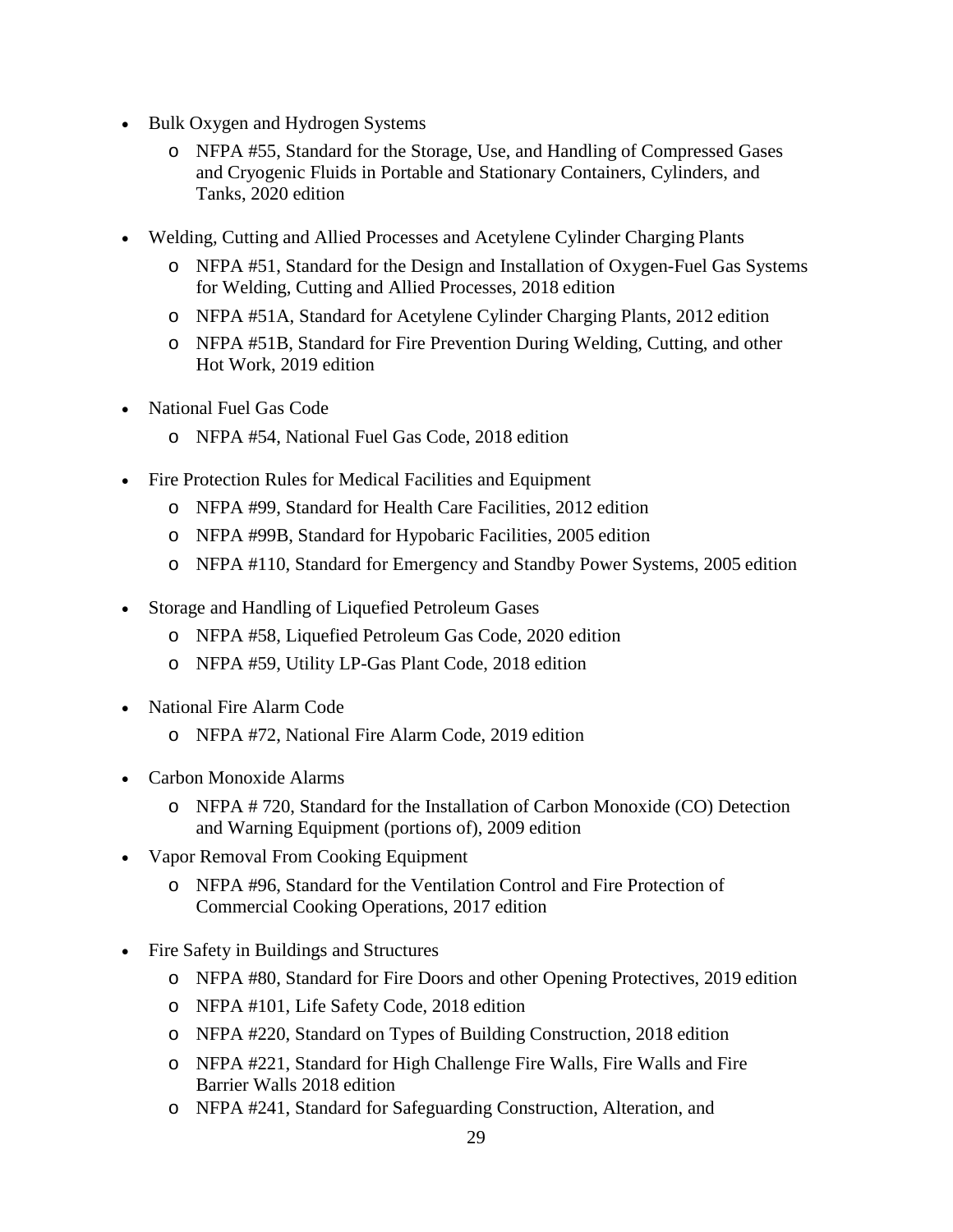Demolition Operations, 2019 edition

- [Tents and Grandstands Air Supported Structures for Places of Assembly](http://www.maine.gov/sos/cec/rules/16/219/219c021.doc)
	- o NFPA #102, Standard for Grandstands, Folding and Telescopic Seating, Tents, and Membrane Structures, 2016 edition
- [Chimneys, Fireplaces, Vents and Solid Fuel Burning](http://www.maine.gov/sos/cec/rules/16/219/219c022.doc) Appliances
	- o NFPA #211, Standard for Chimneys, Fireplaces, Vents and Solid Fuel Burning Appliances, 2019 edition
- [Purged and Pressurized Enclosures for Electrical](http://www.maine.gov/sos/cec/rules/16/219/219c023.doc) Equipment
	- o NFPA #496, Standard for Purged and Pressurized Enclosures for Electrical Equipment, 20019 edition
- [Display of](http://www.maine.gov/sos/cec/rules/16/219/219c025.doc) Fireworks
	- o NFPA #1122, Code for Model Rocketry, 2018 edition
	- o NFPA #1123, Code for Fireworks Display, 2018 edition
	- o NFPA #1124, Code for the Manufacture, Transportation, and Storage of Fireworks and Pyrotechnic Articles, 2017 edition
- [Pyrotechnics Before a Proximate](http://www.maine.gov/sos/cec/rules/16/219/219c026.doc) Audience
	- o NFPA #160, Standard for Flame Effects Before an Audience, 2016 Edition
	- o NFPA #1126, Standard for the Use of Pyrotechnics before a Proximate Audience, 2016 edition
- [Manufacture, Transportation, Storage and Use of Explosive](http://www.maine.gov/sos/cec/rules/16/219/219c031.doc) Materials
	- o NFPA #495, Explosive Materials Code, 2018 edition
- [Flammable and Combustible Liquids](http://www.maine.gov/sos/cec/rules/16/219/219c034.doc)
	- o NFPA #30, Standards for Flammable and Combustible Liquids, 2018 edition
	- o NFPA #30A, Code for Motor Fuel Dispensing Facilities and Repair Garages, 2018 edition
	- o NFPA #30B, Code for Manufacture and Storage of Aerosol Products, 2019 edition
	- o NFPA #385, Standard for Tank Vehicles for Flammable and Combustible Liquids, 2017 edition
- [Consumer](http://www.maine.gov/sos/cec/rules/16/219/219c036.doc) Fireworks
	- o NFPA #1124, Code for the Manufacture, Transportation, Storage, and Retail Sales of Fireworks and Pyrotechnic Articles: Chapter 7, *Retail Sales of Consumer Fireworks*, 2017 edition